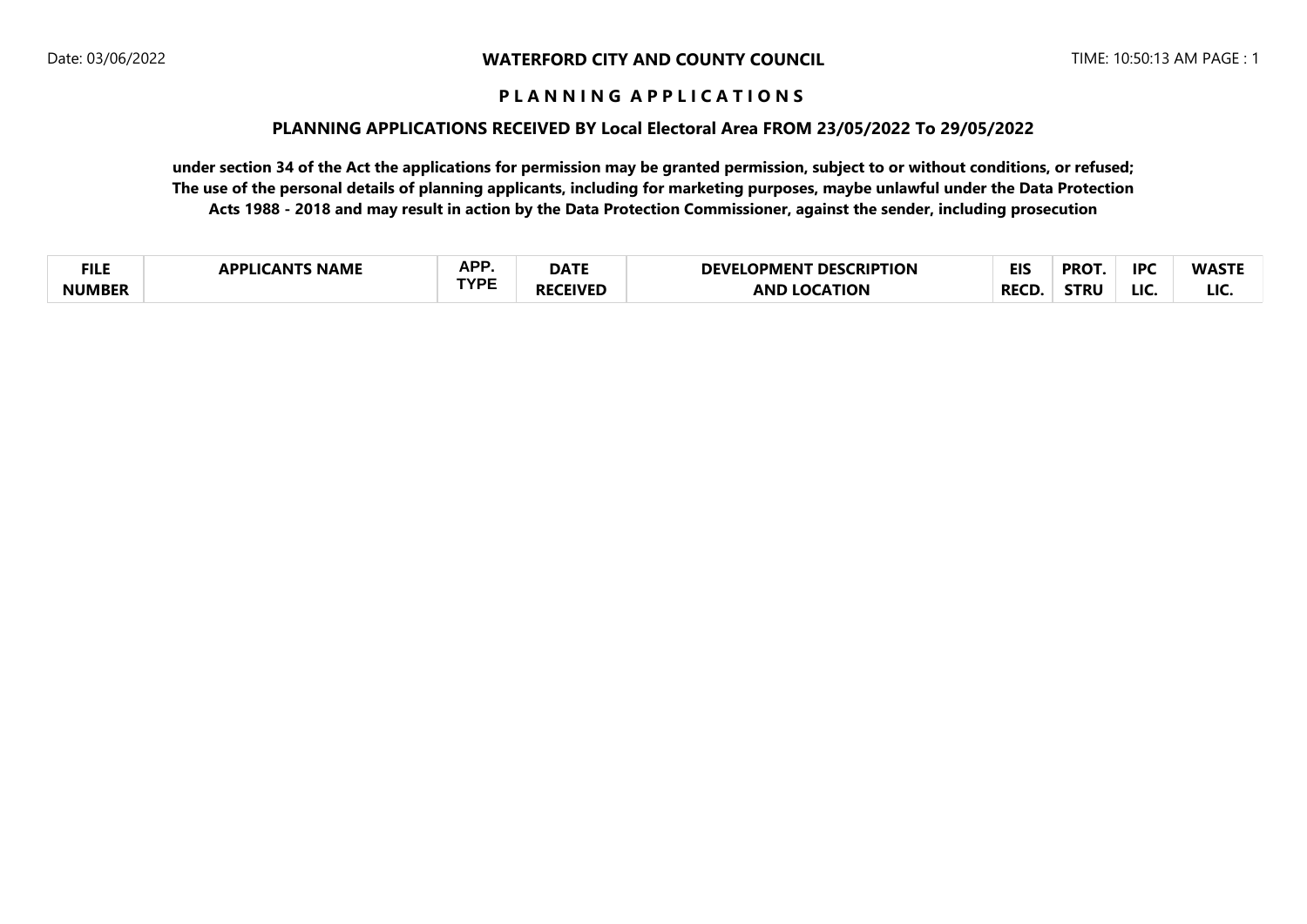#### **PLANNING APPLICATIONS RECEIVED BY Local Electoral Area FROM 23/05/2022 To 29/05/2022**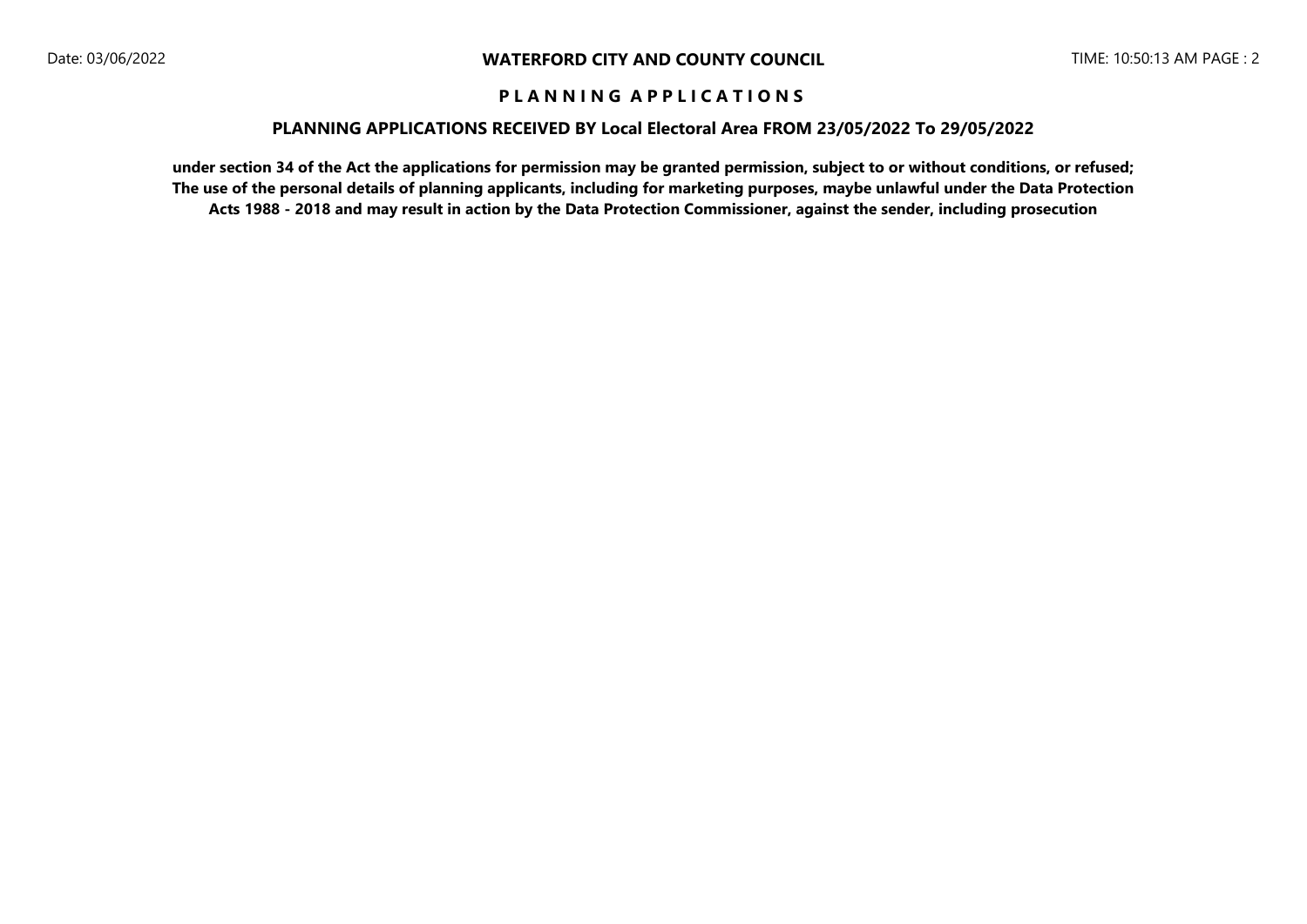#### **PLANNING APPLICATIONS RECEIVED BY Local Electoral Area FROM 23/05/2022 To 29/05/2022**

|        | Local Electoral Area : Comeraghs Electoral Area                    |   |            |                                                                                                                                                                                                                                                                                                                                                                                                                                                                                                                                                                                                                                                                                                                                                                                                                                                                                                                                                                                                                                                                                                                                                                                                                                                                                                                                                                                                                                |   |   |   |
|--------|--------------------------------------------------------------------|---|------------|--------------------------------------------------------------------------------------------------------------------------------------------------------------------------------------------------------------------------------------------------------------------------------------------------------------------------------------------------------------------------------------------------------------------------------------------------------------------------------------------------------------------------------------------------------------------------------------------------------------------------------------------------------------------------------------------------------------------------------------------------------------------------------------------------------------------------------------------------------------------------------------------------------------------------------------------------------------------------------------------------------------------------------------------------------------------------------------------------------------------------------------------------------------------------------------------------------------------------------------------------------------------------------------------------------------------------------------------------------------------------------------------------------------------------------|---|---|---|
| 22/438 | Richard Tyrone Managing Director of<br>Curraghmore Whiskey Limited | P | 24/05/2022 | PERMISSION for development at this site, a<br>PROTECTED STRUCTURE(s), consisting of:<br>PERMISSION for the Proposed Change of Use of 5<br>no. existing Agricultural Buildings to industrial use,<br>for the distillation of spirits, retail use, spirits<br>maturation and ancillary use. The works consist of<br>the following: internal alterations, demolition works<br>within the proposed buildings, alterations to<br>facades, alterations to roofs, the addition of 2 no.<br>covered external fire escape stairwells, Conservation<br>works to the facades and roofs of 2 no. residential<br>units, Conservation works to existing farm complex<br>gates and railings, and new site signage at the<br>Portlaw entrance to Curraghmore Estate. The<br>proposed development will include the addition of:<br>5 Bus & 28 car parking spaces (of which 2 no. are<br>wheelchair accessible); 2 no. Gas Storage Tanks; 3<br>no. ground mounted solar panel arrays; New<br>Integrated Constructed Wetlands treatment system;<br>Production Water Well; Below ground Fire Fighting<br>Water storage tanks; 4 no. Silo Grain Storage Tanks;<br>1 no. process effluent tank, the adaptation of an<br>existing water wheel to generate hydroelectricity,<br>and all other associated site works. The application<br>will be accompanied by a Natura Impact Statement<br>Curraghmore Estate<br>Portlaw<br>Co. Waterford<br>X91 CH28 | N | N | N |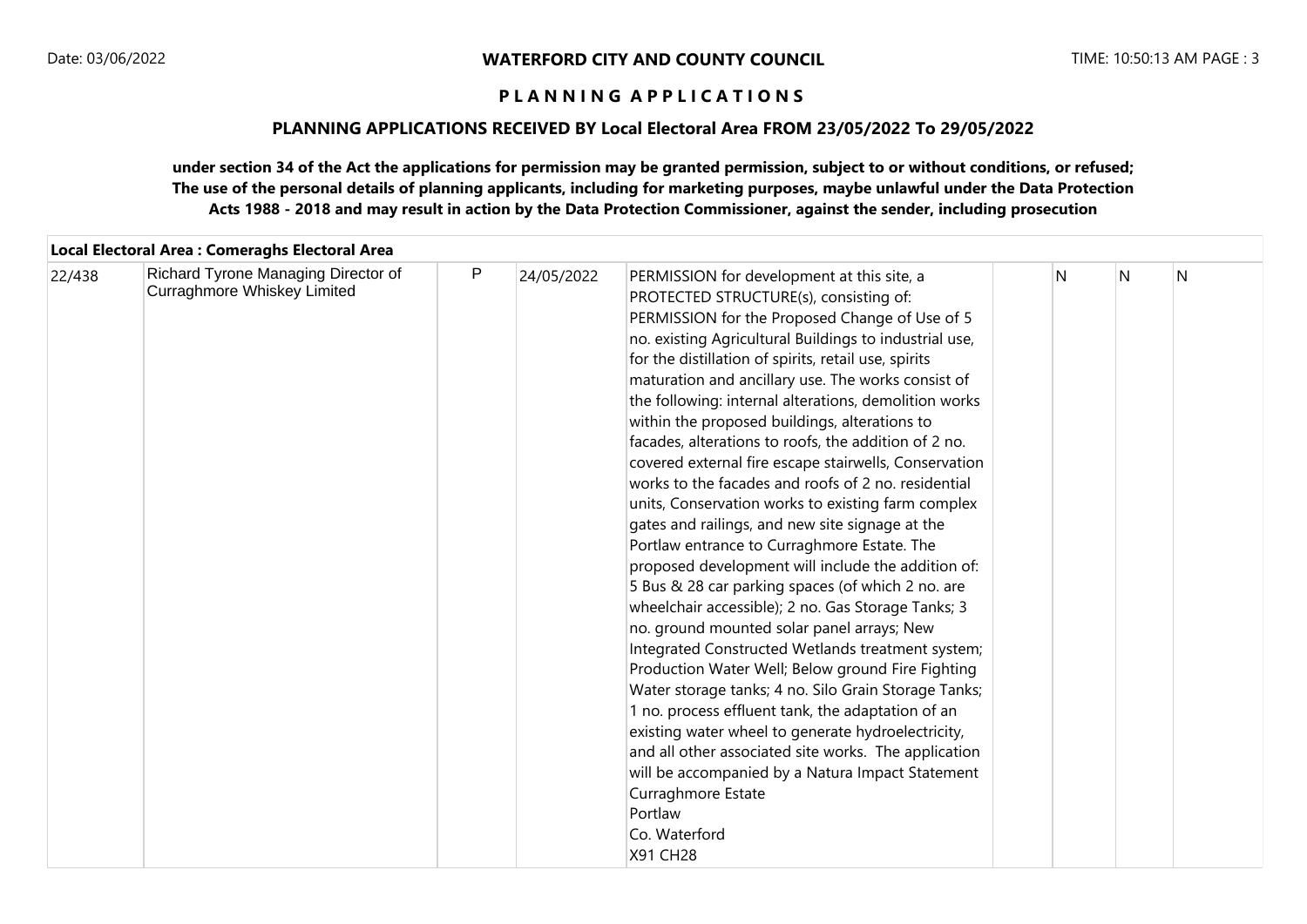#### **PLANNING APPLICATIONS RECEIVED BY Local Electoral Area FROM 23/05/2022 To 29/05/2022**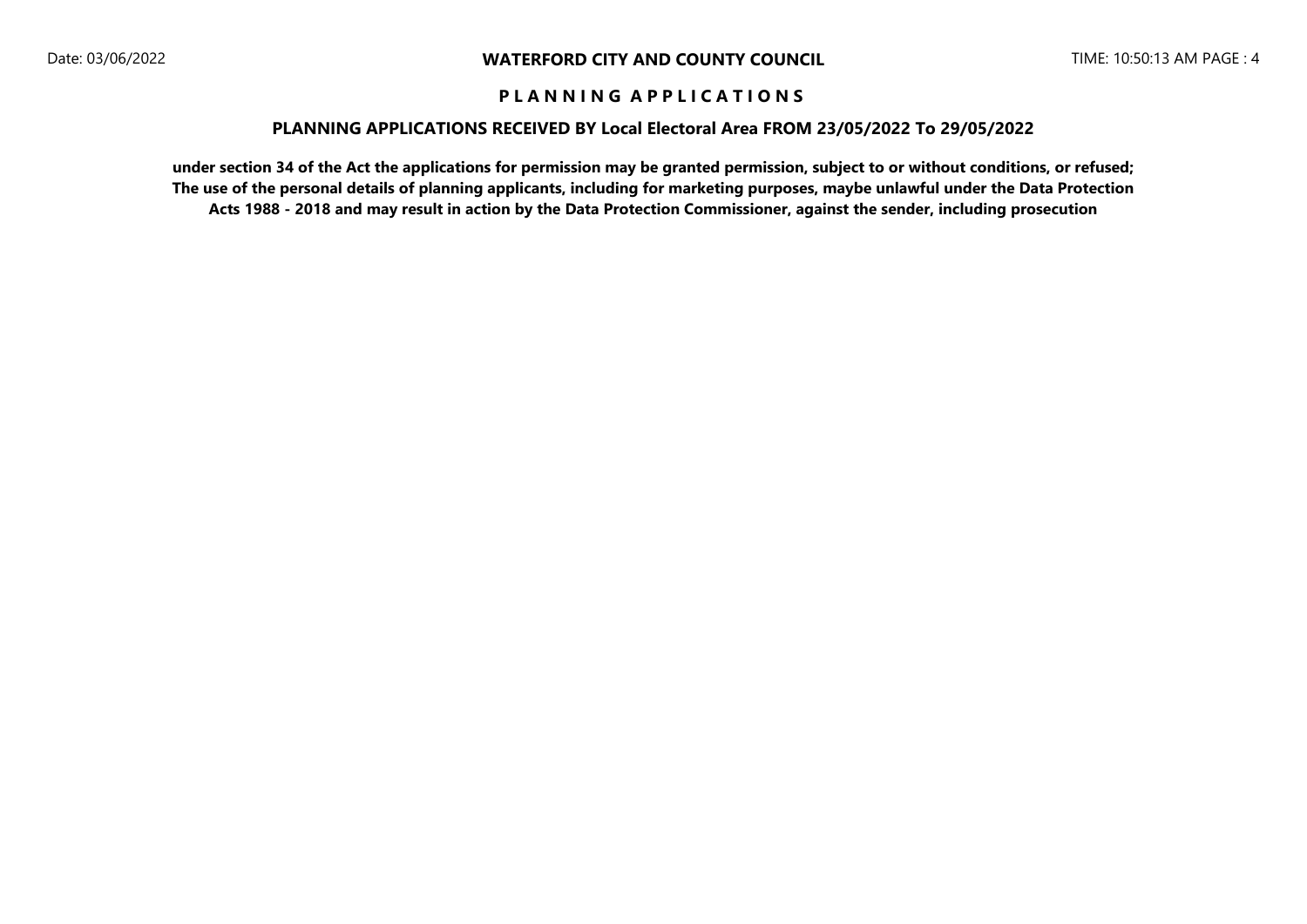#### **PLANNING APPLICATIONS RECEIVED BY Local Electoral Area FROM 23/05/2022 To 29/05/2022**

| <b>FILE</b><br><b>NUMBER</b> | <b>APPLICANTS NAME</b>                                     | APP.<br><b>TYPE</b> | <b>DATE</b><br><b>RECEIVED</b> | <b>DEVELOPMENT DESCRIPTION</b><br><b>AND LOCATION</b>                                                                                                                                                                                         | EIS<br><b>RECD.</b> | PROT.<br><b>STRU</b> | <b>IPC</b><br>LIC. | <b>WASTE</b><br>LIC. |
|------------------------------|------------------------------------------------------------|---------------------|--------------------------------|-----------------------------------------------------------------------------------------------------------------------------------------------------------------------------------------------------------------------------------------------|---------------------|----------------------|--------------------|----------------------|
| 22/445                       | Kieran Hearne Ltd.                                         | P                   | 25/05/2022                     | the construction of a cattle underpass, slatted<br>effluent tank and all associated site works<br>Ballynacurra<br>Carrick-On-Suir<br>County Waterford                                                                                         |                     | N                    | N                  | $\mathsf{N}$         |
| 22/460                       | John Kirwan                                                | P                   | 27/05/2022                     | construct a new two storey dwelling, recessed<br>entrance, biocrete septic tank, polishing filter,<br>borewell, demolition of existing 2 storey dwelling in<br>ruins and all associated site works<br>Amberhill<br>Kilmeaden<br>Co. Waterford |                     | N                    | $\mathsf{N}$       | N                    |
| Area                         | <b>Total for Local Electoral Area: Comeraghs Electoral</b> | $\mathbf{3}$        |                                |                                                                                                                                                                                                                                               |                     |                      |                    |                      |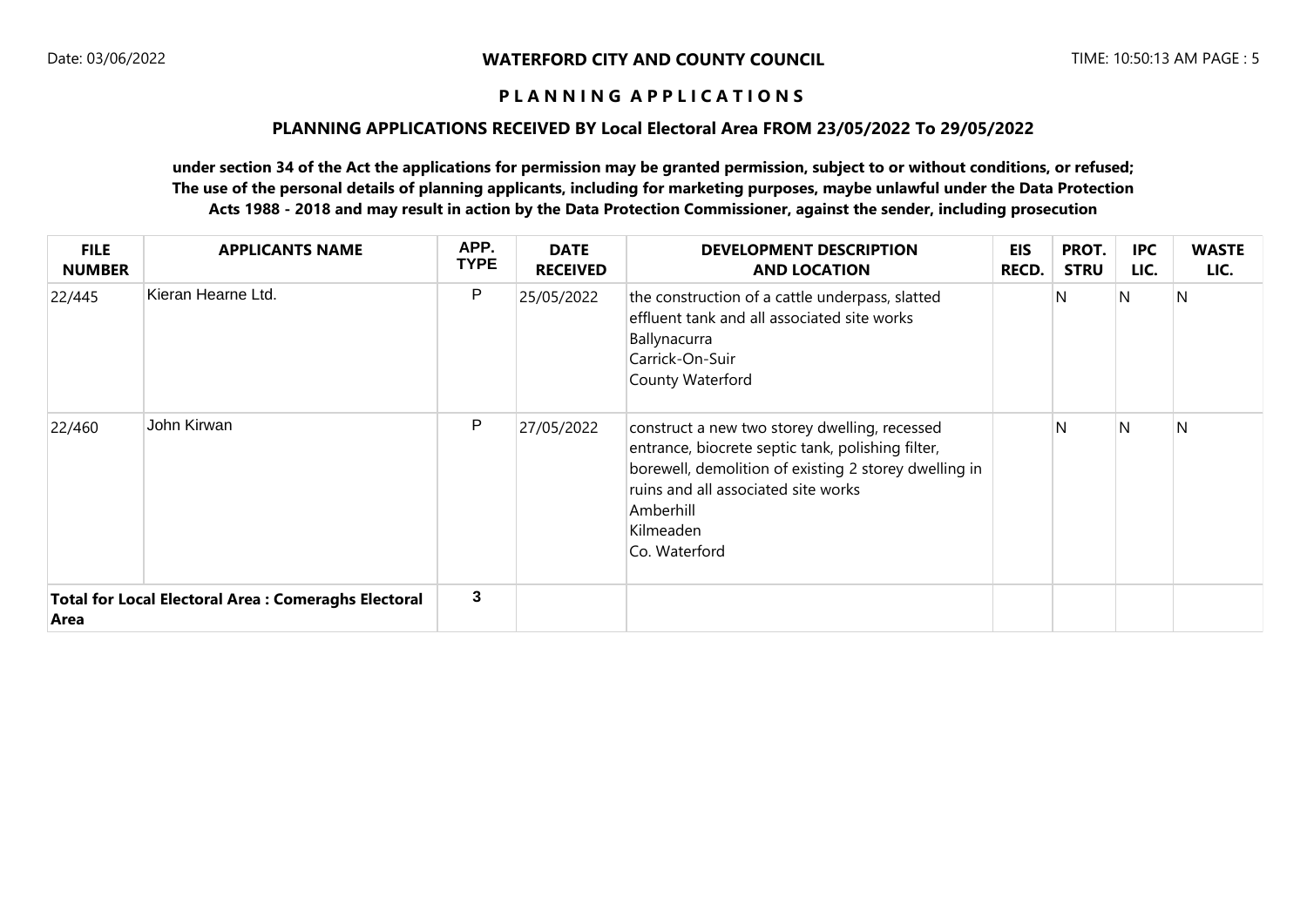#### **PLANNING APPLICATIONS RECEIVED BY Local Electoral Area FROM 23/05/2022 To 29/05/2022**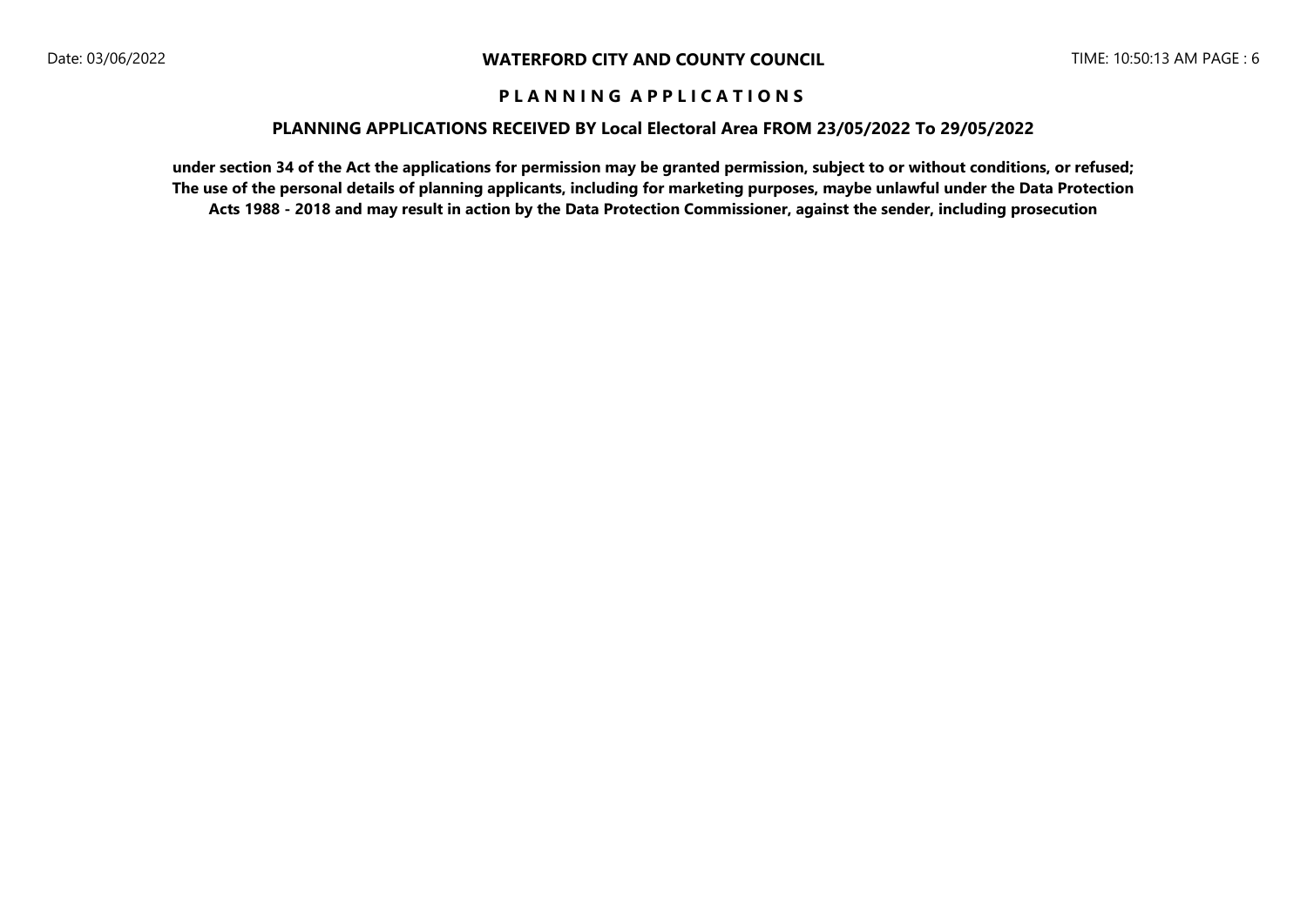#### **PLANNING APPLICATIONS RECEIVED BY Local Electoral Area FROM 23/05/2022 To 29/05/2022**

| <b>FILE</b><br><b>NUMBER</b> | <b>APPLICANTS NAME</b>                                   | APP.<br><b>TYPE</b> | <b>DATE</b><br><b>RECEIVED</b> | <b>DEVELOPMENT DESCRIPTION</b><br><b>AND LOCATION</b>                                                                                                                                                                                      | <b>EIS</b><br>RECD. | PROT.<br><b>STRU</b> | <b>IPC</b><br>LIC. | <b>WASTE</b><br>LIC. |
|------------------------------|----------------------------------------------------------|---------------------|--------------------------------|--------------------------------------------------------------------------------------------------------------------------------------------------------------------------------------------------------------------------------------------|---------------------|----------------------|--------------------|----------------------|
|                              | Local Electoral Area : Dungarvan- Lismore Electoral Area |                     |                                |                                                                                                                                                                                                                                            |                     |                      |                    |                      |
| 22/434                       | Eric Lai                                                 | $\sf P$             | 23/05/2022                     | SECTION 254 LICENCE for outdoor dining area<br>(tables and screening)<br>Mings Court<br>Davitt's Quay<br>Dungarvan<br>X35 K190                                                                                                             |                     | N                    | N                  | N                    |
| 22/436                       | Health Service Executive South (HSE)                     | ${\sf P}$           | 23/05/2022                     | decommissioning of existing septic tank and<br>percolation area, and installation of a waste-water<br>treatment plant and polishing filter to serve dwelling<br>Somerset Lodge<br>Toberagoole<br>Kinsalebeg<br>Co. Waterford               |                     | N                    | N                  | N                    |
| 22/440                       | Joshua Walsh                                             | $\mathsf{P}$        | 24/05/2022                     | Construct a Two-Storey Dwelling house, Domestic<br>Garage, New Vehicular Entrance, Install a New<br>Wastewater Treatment Unit & Percolation Area and<br>all associated Site Works<br><b>Ballinaspick North</b><br>Lismore<br>Co. Waterford |                     | N                    | N                  | N                    |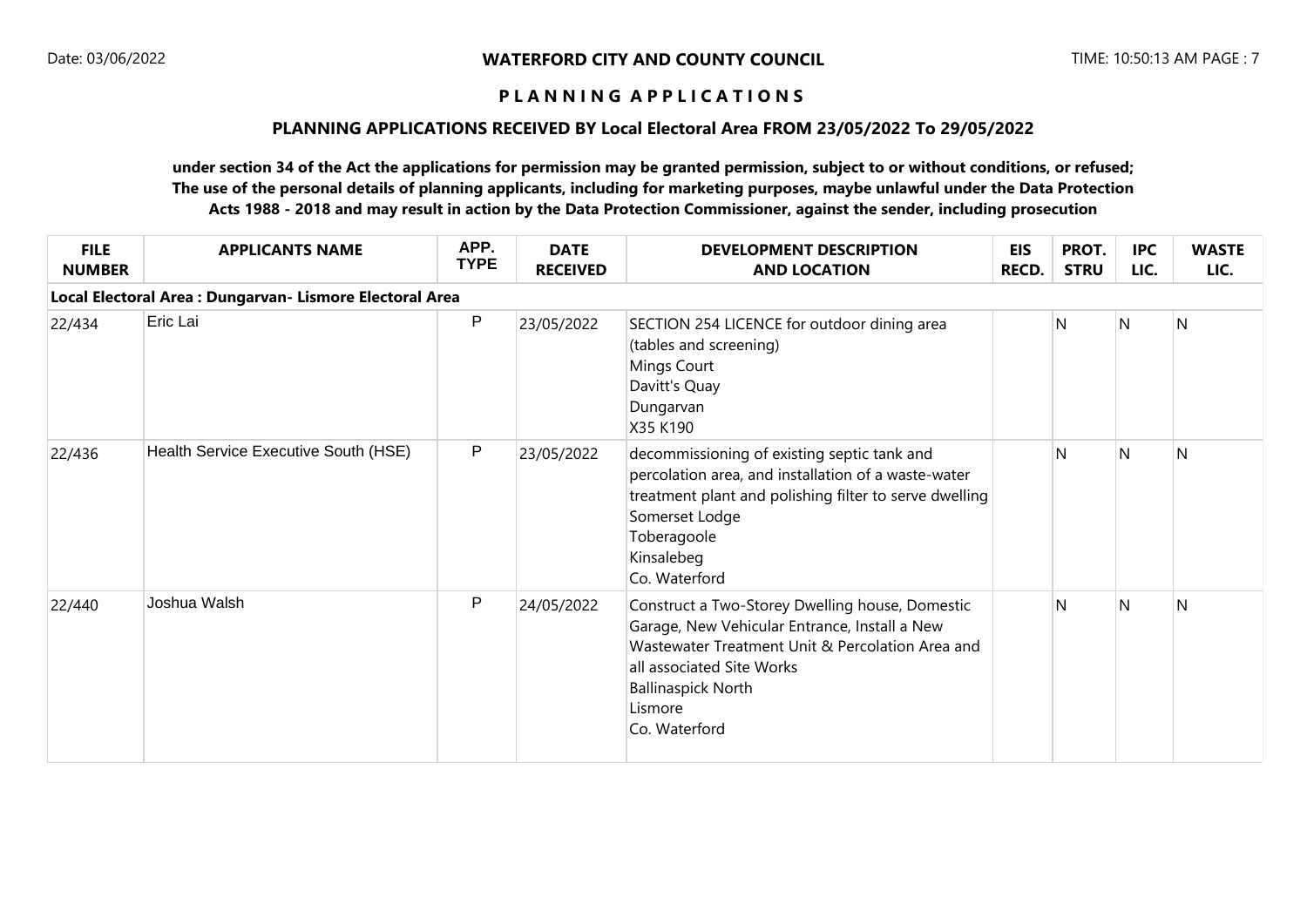#### **PLANNING APPLICATIONS RECEIVED BY Local Electoral Area FROM 23/05/2022 To 29/05/2022**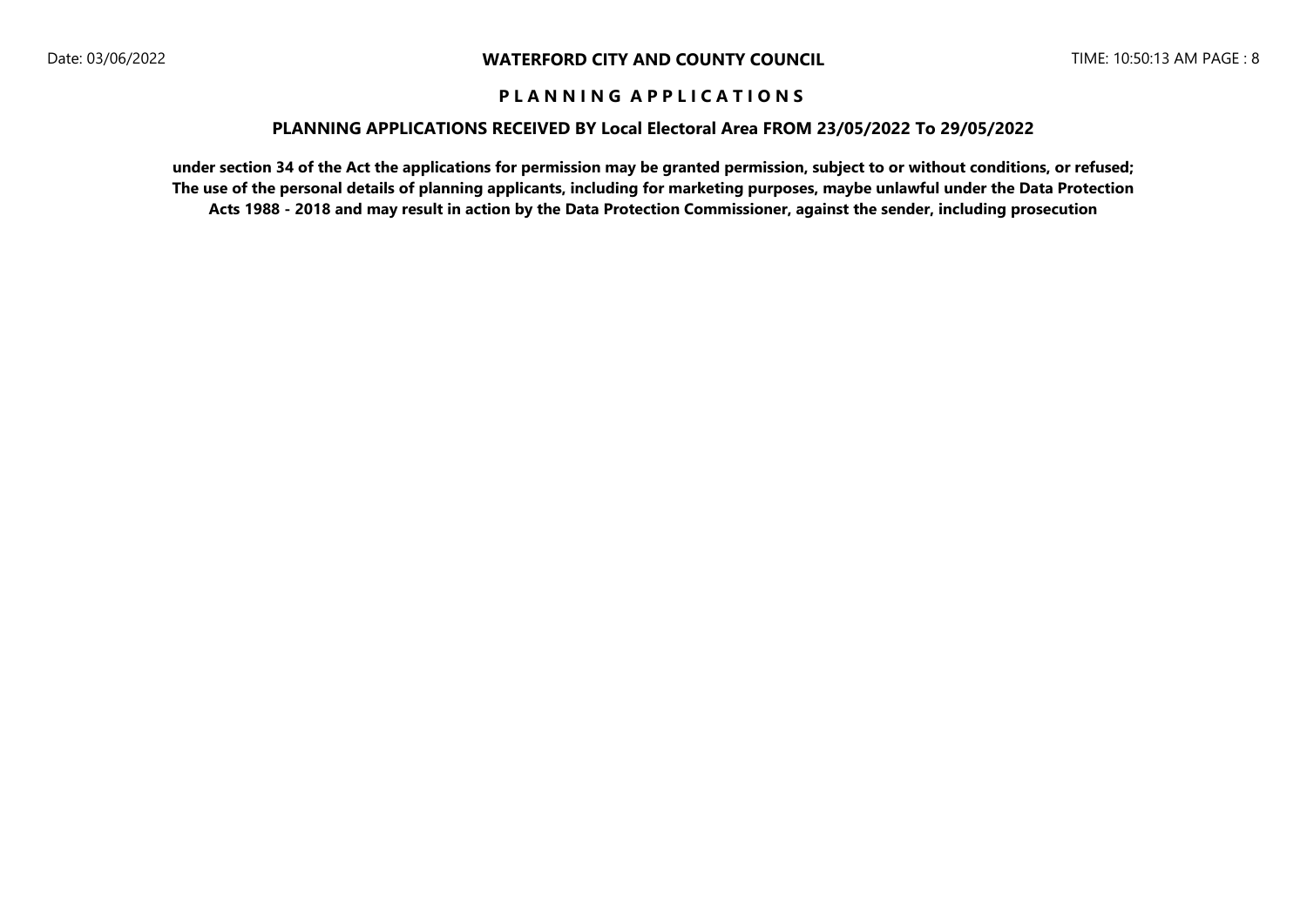#### **PLANNING APPLICATIONS RECEIVED BY Local Electoral Area FROM 23/05/2022 To 29/05/2022**

| <b>FILE</b><br><b>NUMBER</b> | <b>APPLICANTS NAME</b> | APP.<br><b>TYPE</b> | <b>DATE</b><br><b>RECEIVED</b> | <b>DEVELOPMENT DESCRIPTION</b><br><b>AND LOCATION</b>                                                                                                                                                                                                                                                                                                   | <b>EIS</b><br>RECD. | PROT.<br><b>STRU</b> | <b>IPC</b><br>LIC. | <b>WASTE</b><br>LIC. |
|------------------------------|------------------------|---------------------|--------------------------------|---------------------------------------------------------------------------------------------------------------------------------------------------------------------------------------------------------------------------------------------------------------------------------------------------------------------------------------------------------|---------------------|----------------------|--------------------|----------------------|
| 22/442                       | Evans Bevan            | $\mathsf{R}$        | 24/05/2022                     | INDEFINITE RETENTION of 1. rear elevation<br>extension consisting of a kitchen/dining area, 2.4<br>no. rear elevation Velux rooflights, 3. 1 no. front<br>elevation Velux rooflight, 4. alterations to existing<br>front elevation dormer window, 5. removal of a<br>chimney stack<br><b>Hollier Cottage</b><br>Church Lane<br>Lismore<br>Co. Waterford |                     | N                    | N                  | N                    |
| 22/443                       | David O'Gorman         | P                   | 24/05/2022                     | construction of two-storey dwelling house,<br>detached domestic garage, treatment unit and<br>percolation area, vehicular entrance and all ancillary<br>works<br><b>Ballyvecane Upper</b><br>Lismore<br>Co. Waterford                                                                                                                                   |                     | $\mathsf{N}$         | $\mathsf{N}$       | $\mathsf{N}$         |
| 22/444                       | Don Touhy              | ${\sf P}$           | 24/05/2022                     | 2 no. Velux rooflights to front elevation of property<br>29 Shandon Street<br>Dungarvan<br>Co. Waterford                                                                                                                                                                                                                                                |                     | N                    | N                  | N                    |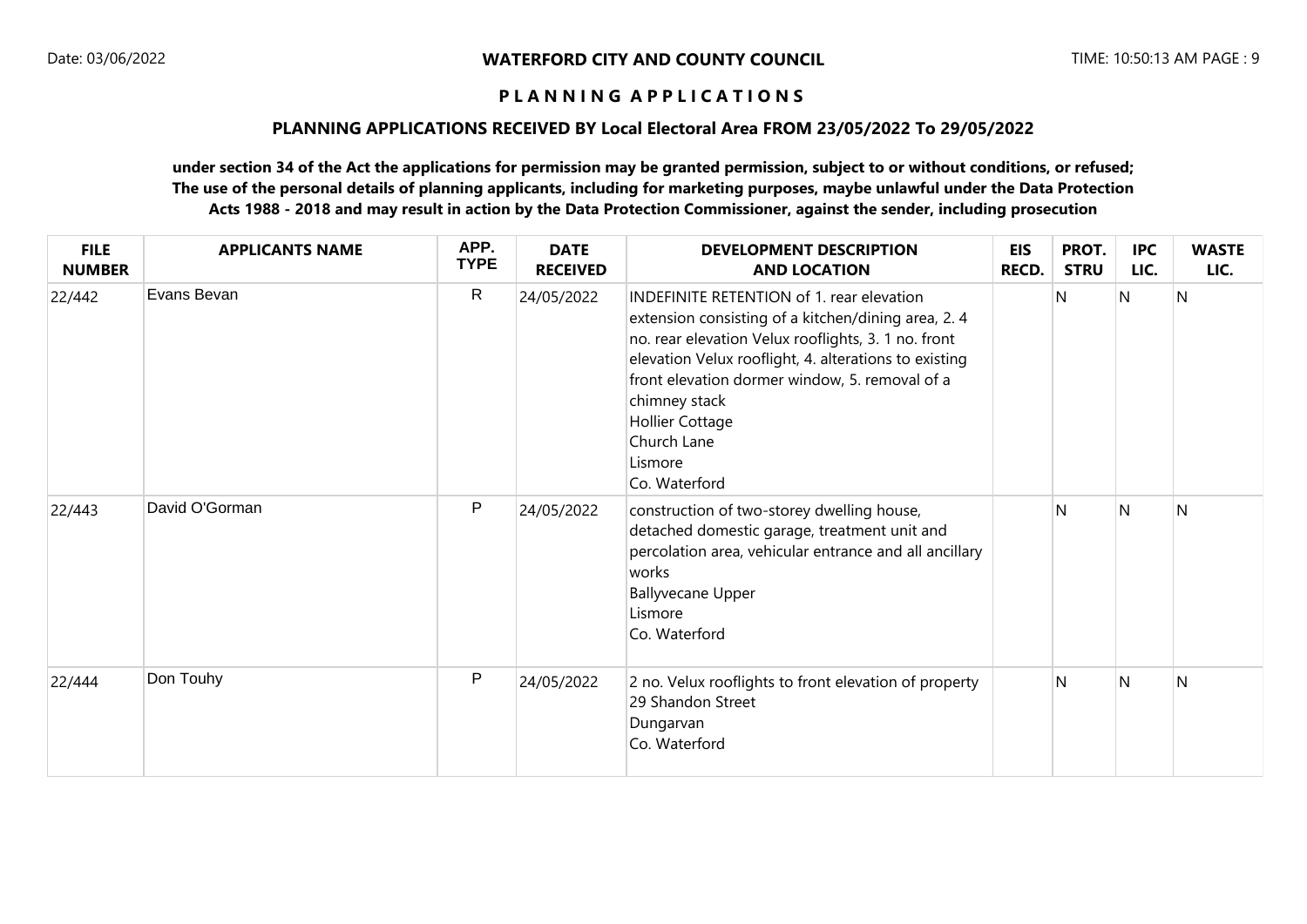#### **PLANNING APPLICATIONS RECEIVED BY Local Electoral Area FROM 23/05/2022 To 29/05/2022**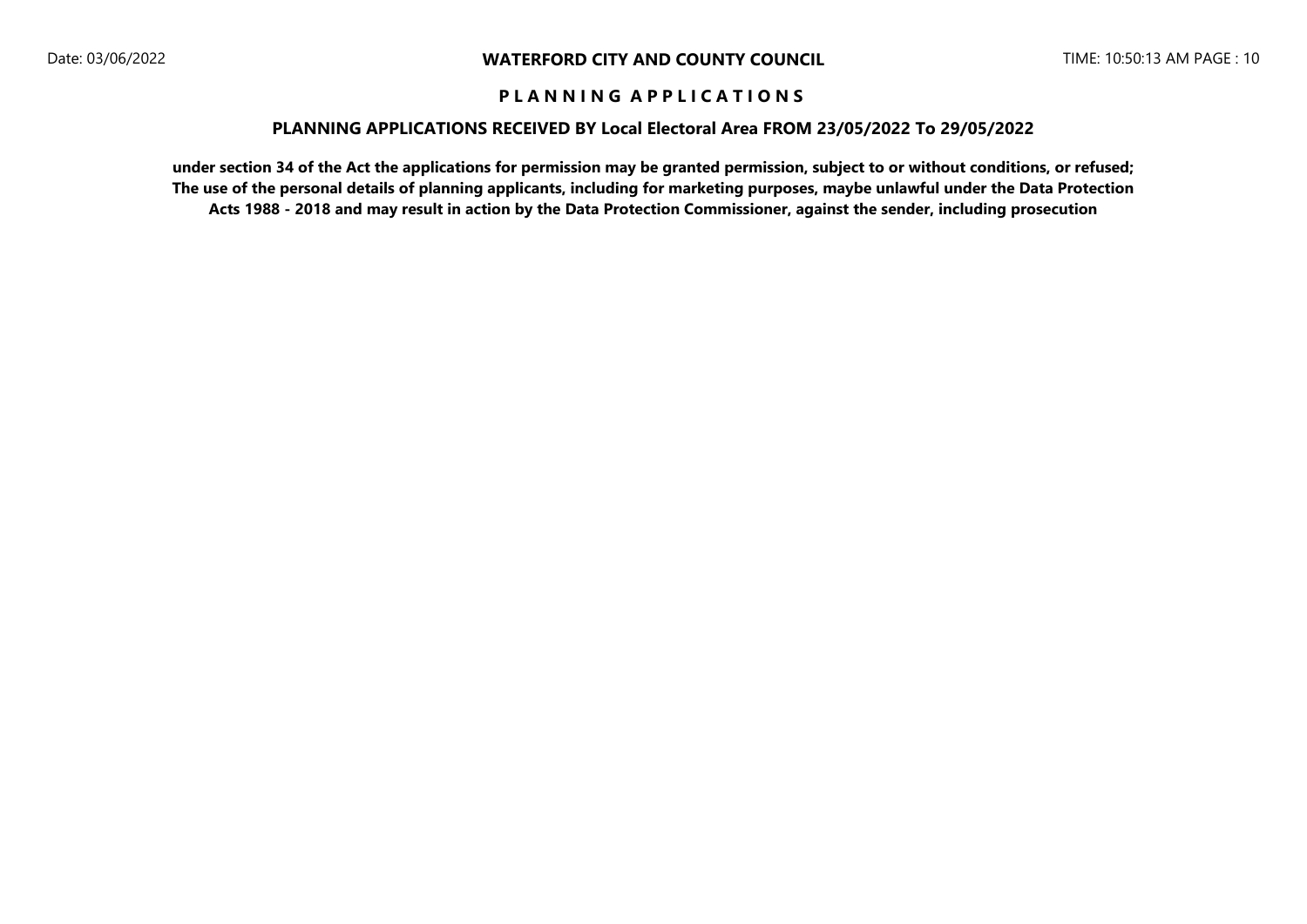#### **PLANNING APPLICATIONS RECEIVED BY Local Electoral Area FROM 23/05/2022 To 29/05/2022**

| <b>FILE</b><br><b>NUMBER</b> | <b>APPLICANTS NAME</b>   | APP.<br><b>TYPE</b> | <b>DATE</b><br><b>RECEIVED</b> | <b>DEVELOPMENT DESCRIPTION</b><br><b>AND LOCATION</b>                                                                                                                                                                                                                                                                                                                    | <b>EIS</b><br>RECD. | PROT.<br><b>STRU</b> | <b>IPC</b><br>LIC. | <b>WASTE</b><br>LIC. |
|------------------------------|--------------------------|---------------------|--------------------------------|--------------------------------------------------------------------------------------------------------------------------------------------------------------------------------------------------------------------------------------------------------------------------------------------------------------------------------------------------------------------------|---------------------|----------------------|--------------------|----------------------|
| 22/447                       | <b>Tomasz Czerwinski</b> | $\mathsf{P}$        | 25/05/2022                     | for the construction of a new vehicular entrance to<br>the land<br>Dromore<br>Aglish<br>Co. Waterford                                                                                                                                                                                                                                                                    |                     | N                    | N                  | N                    |
| 22/448                       | Eileen Keane             | $\mathsf{R}$        | 25/05/2022                     | for attic conversion into living accommodation and<br>dormer/two-storey extension to rear and sides of<br>existing dwelling and auxiliary site services<br>Rathlead<br>Old Parish<br>Co. Waterford                                                                                                                                                                       |                     | N                    | N                  | N                    |
| 22/452                       | Joe Curran               | $\mathsf{P}$        | 26/05/2022                     | change of use of the ground floor public house to<br>retail use and a change of use of the first floor<br>storage unit to commercial use. Permission is also<br>sought for internal alterations, alterations to<br>Southeast and Southwest facades, external signage<br>along with all ancillary works<br>No. 1 Sexton Street<br>Abbeyside<br>Dungarvan<br>Co. Waterford |                     | $\mathsf{N}$         | N                  | N                    |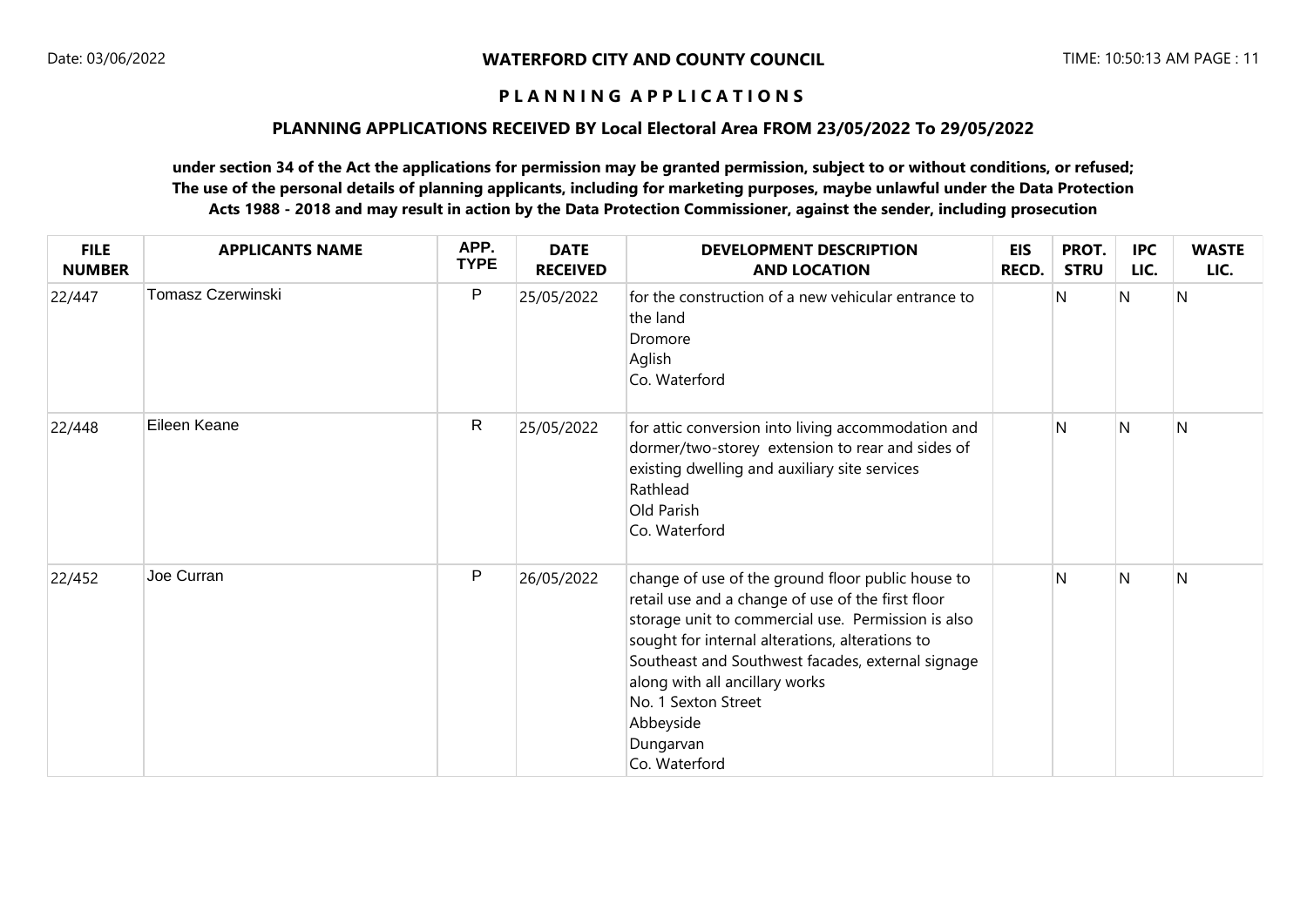#### **PLANNING APPLICATIONS RECEIVED BY Local Electoral Area FROM 23/05/2022 To 29/05/2022**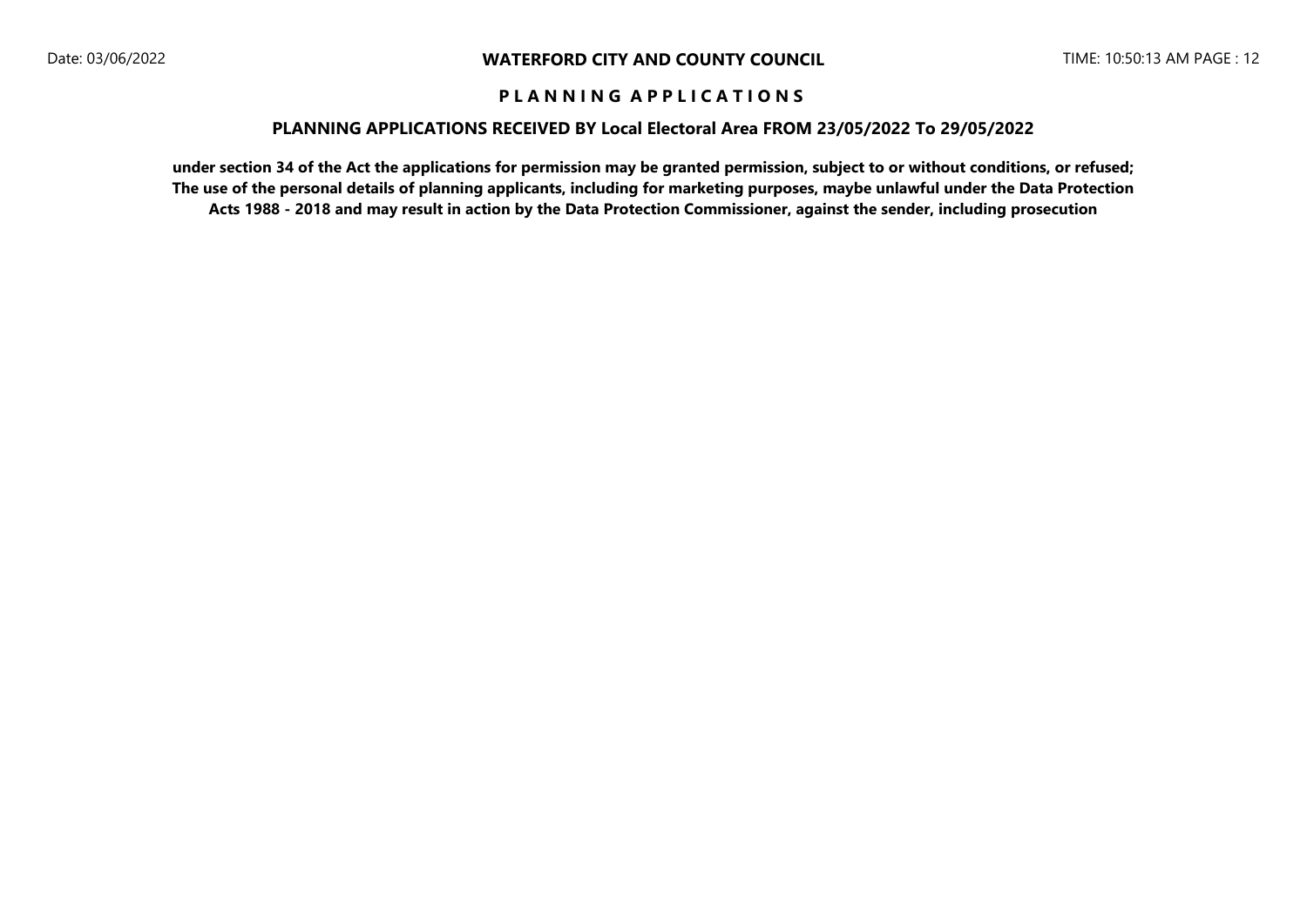#### **PLANNING APPLICATIONS RECEIVED BY Local Electoral Area FROM 23/05/2022 To 29/05/2022**

| <b>FILE</b><br><b>NUMBER</b> | <b>APPLICANTS NAME</b>             | APP.<br><b>TYPE</b> | <b>DATE</b><br><b>RECEIVED</b> | <b>DEVELOPMENT DESCRIPTION</b><br><b>AND LOCATION</b>                                                                                                                                                               | <b>EIS</b><br><b>RECD.</b> | PROT.<br><b>STRU</b> | <b>IPC</b><br>LIC. | <b>WASTE</b><br>LIC. |
|------------------------------|------------------------------------|---------------------|--------------------------------|---------------------------------------------------------------------------------------------------------------------------------------------------------------------------------------------------------------------|----------------------------|----------------------|--------------------|----------------------|
| 22/453                       | Kevin O'Brien                      | $\sf P$             | 26/05/2022                     | the construction of a new single storey house, a<br>garage, a waste water treatment system, a bored<br>well and an entrance along with all associated site<br>works<br>Grappagh Upper<br>Grange<br>Co. Waterford    |                            | $\mathsf{N}$         | N                  | $\mathsf{N}$         |
| 22/454                       | Sarah O'Connell and Michael Murphy | P                   | 26/05/2022                     | construct a dwelling house, entrance to proposed<br>site, entrance to agricultural lands, waste water<br>treatment system, soaraway and all associated site<br>works<br>Ardoginna<br>Ardmore<br>Co. Waterford       |                            | N                    | $\mathsf{N}$       | $\mathsf{N}$         |
| 22/456                       | Róisín Tobin                       | $\mathsf{P}$        | 27/05/2022                     | the construction of a new single storey house, a<br>garage, a waste water treatment system, a bored<br>well and an entrance along with all associated site<br>works<br>Glen<br>Clonea<br>Dungarvan<br>Co. Waterford |                            | N                    | $\mathsf{N}$       | N                    |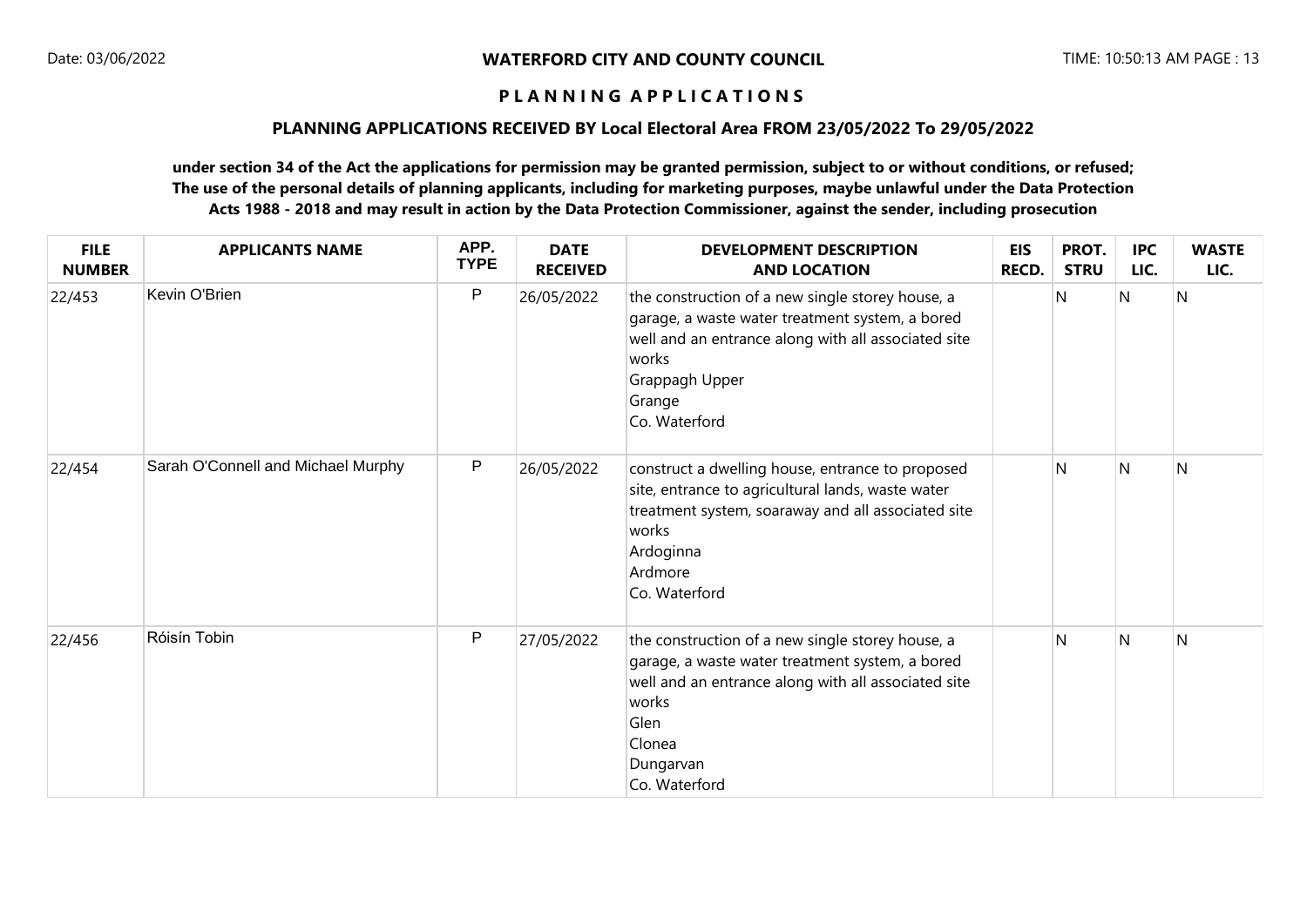#### **PLANNING APPLICATIONS RECEIVED BY Local Electoral Area FROM 23/05/2022 To 29/05/2022**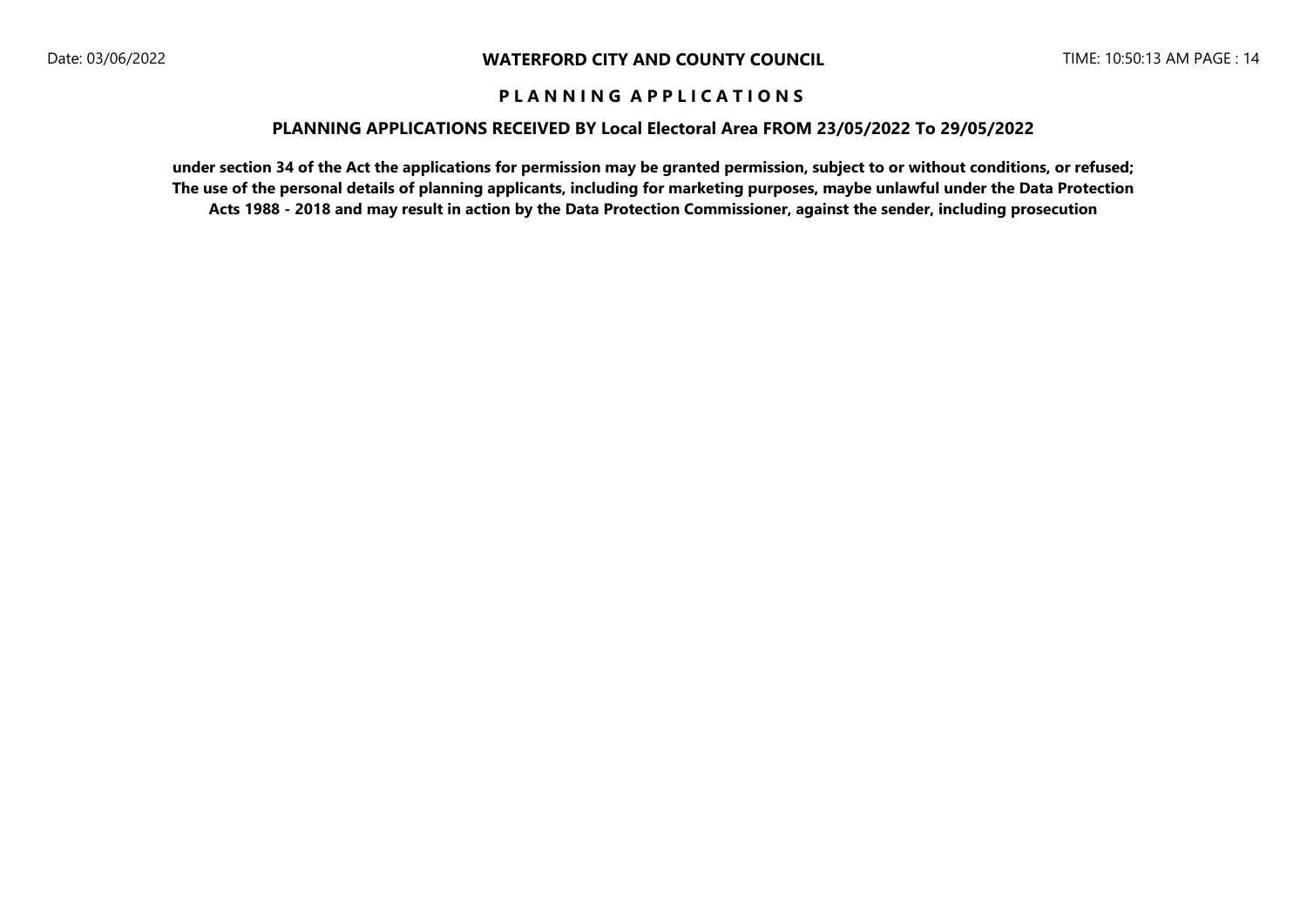### **PLANNING APPLICATIONS RECEIVED BY Local Electoral Area FROM 23/05/2022 To 29/05/2022**

| <b>FILE</b><br><b>NUMBER</b> | <b>APPLICANTS NAME</b> | APP.<br><b>TYPE</b> | <b>DATE</b><br><b>RECEIVED</b> | <b>DEVELOPMENT DESCRIPTION</b><br><b>AND LOCATION</b>                                                                                                                                                                                                                                                                                                                                                   | <b>EIS</b><br>RECD. | PROT.<br><b>STRU</b> | <b>IPC</b><br>LIC. | <b>WASTE</b><br>LIC. |
|------------------------------|------------------------|---------------------|--------------------------------|---------------------------------------------------------------------------------------------------------------------------------------------------------------------------------------------------------------------------------------------------------------------------------------------------------------------------------------------------------------------------------------------------------|---------------------|----------------------|--------------------|----------------------|
| 22/457                       | John Walsh             | $\mathsf{P}$        | 27/05/2022                     | the construction of a new dwelling house, biocycle<br>treatment plant, new well and associated works<br>Concrow<br><b>Ballynatray Commons</b><br>Lackaroe, Youghal<br>Co. Waterford, P36 XK02                                                                                                                                                                                                           |                     | N                    | N                  | N                    |
| 22/458                       | Kereen Quarries Ltd.   | ${\sf P}$           | 27/05/2022                     | the recycling of construction and demolition<br>materials within the footprint of the existing quarry.<br>The development involves an activity that requires a<br>waste facility permit. An Environmental Impact<br>Assessment Report (EIAR) will be submitted to the<br>planning authority with the application<br>Woodstock and Kereen Lower<br>Cappoquin<br>Co. Waterford                            | v                   | N                    | N                  | N                    |
| 22/459                       | John & Elaine Lawless  | $\mathsf{P}$        | 27/05/2022                     | construct a new dormer bungalow, together with<br>some internal layout changes and minor elevational<br>alterations, and all associated site development<br>works, all to replace the original dormer bungalow<br>on site, which is currently unhabitable due to fire<br>damage (Original house approved under Planning<br>Ref. 98-38)<br>Graigue<br>Ballymacaw<br><b>Dunmore East</b><br>Co. Waterford |                     | N                    | $\mathsf{N}$       | N                    |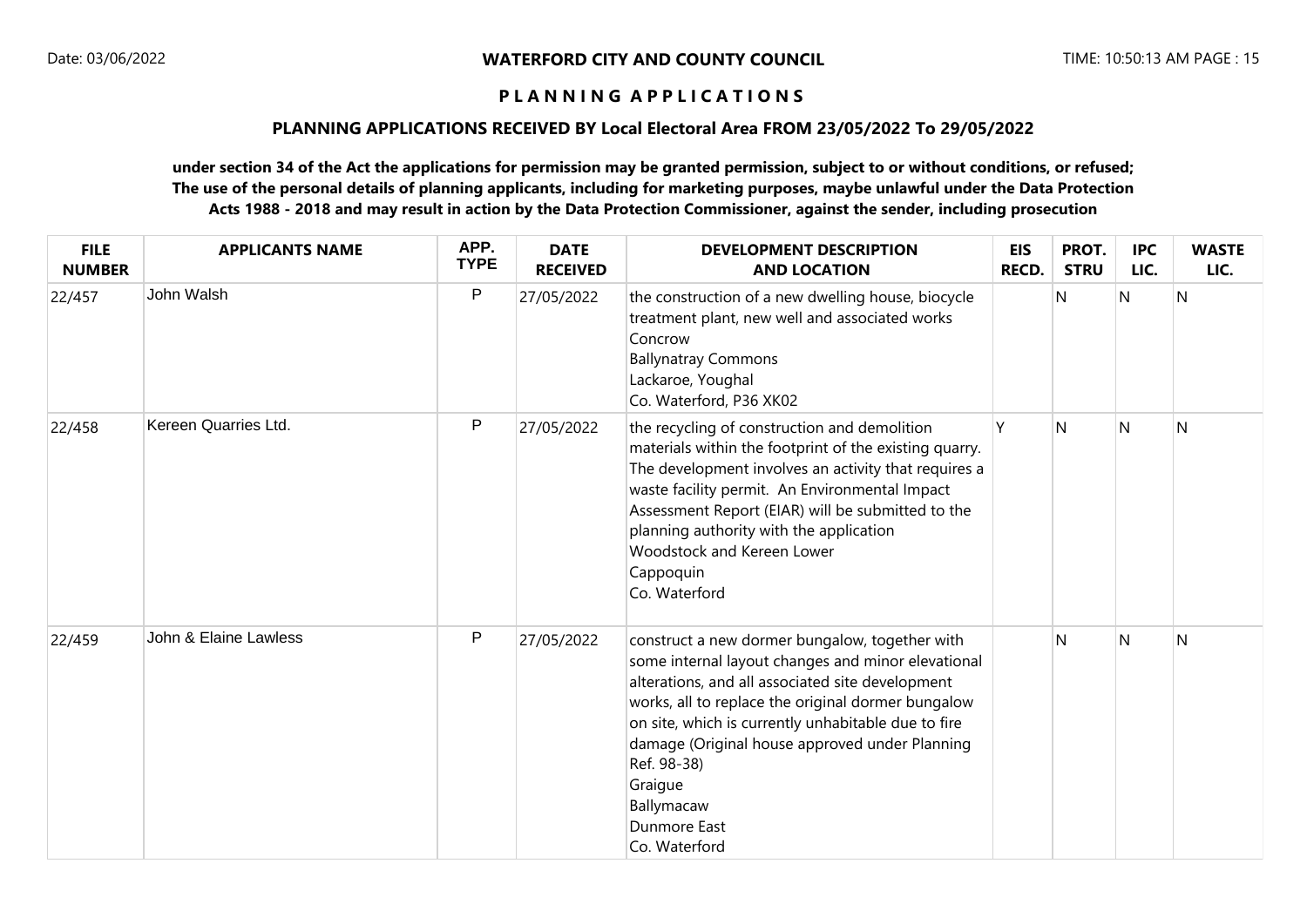#### **PLANNING APPLICATIONS RECEIVED BY Local Electoral Area FROM 23/05/2022 To 29/05/2022**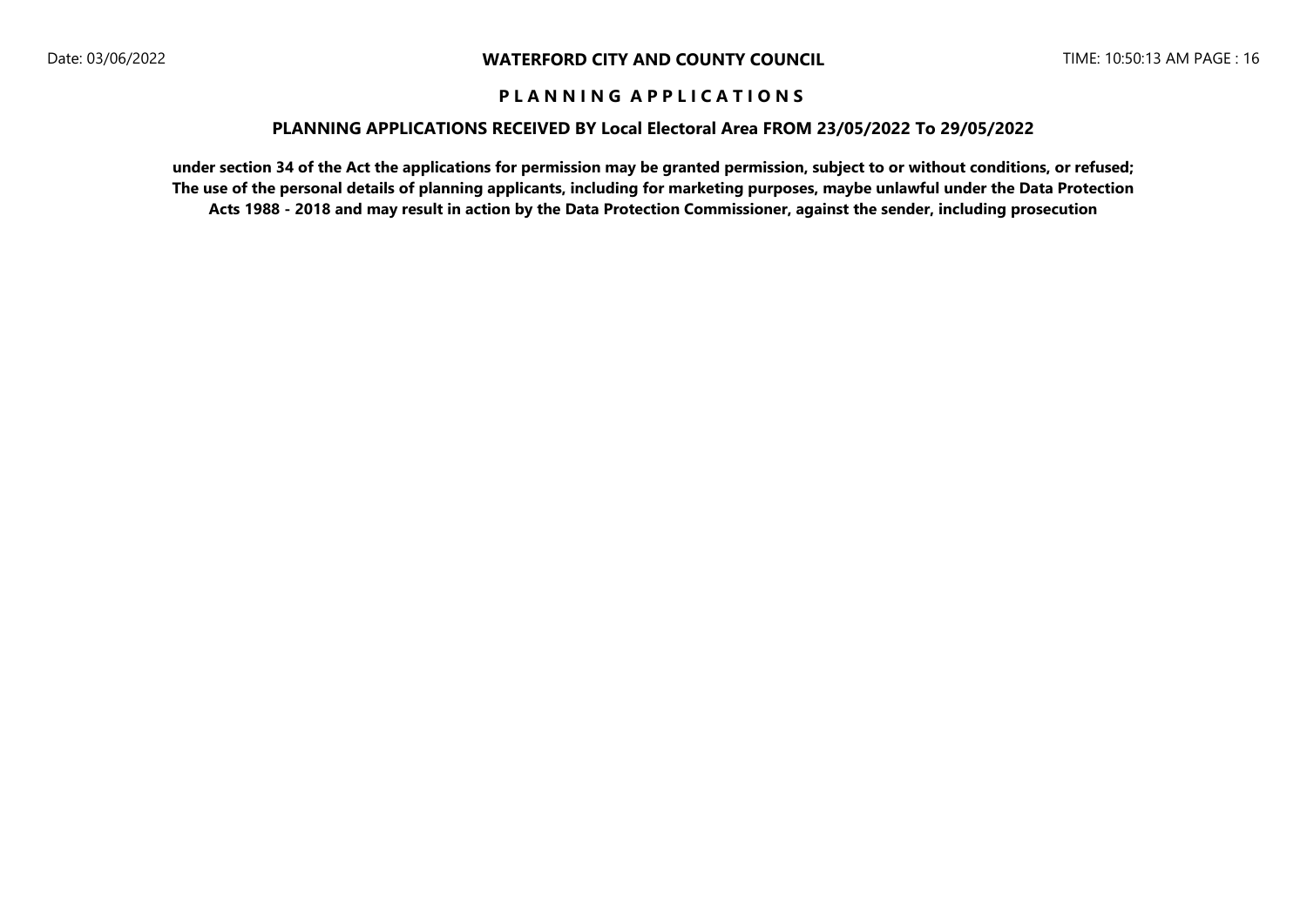#### **PLANNING APPLICATIONS RECEIVED BY Local Electoral Area FROM 23/05/2022 To 29/05/2022**

| <b>FILE</b>    | <b>APPLICANTS NAME</b>                              | APP.        | <b>DATE</b>     | <b>DEVELOPMENT DESCRIPTION</b> | <b>EIS</b>   | <b>PROT.</b> | <b>IPC</b> | <b>WASTE</b> |
|----------------|-----------------------------------------------------|-------------|-----------------|--------------------------------|--------------|--------------|------------|--------------|
| <b>NUMBER</b>  |                                                     | <b>TYPE</b> | <b>RECEIVED</b> | <b>AND LOCATION</b>            | <b>RECD.</b> | <b>STRU</b>  | LIC.       | LIC.         |
| Electoral Area | Total for Local Electoral Area : Dungarvan- Lismore | 15          |                 |                                |              |              |            |              |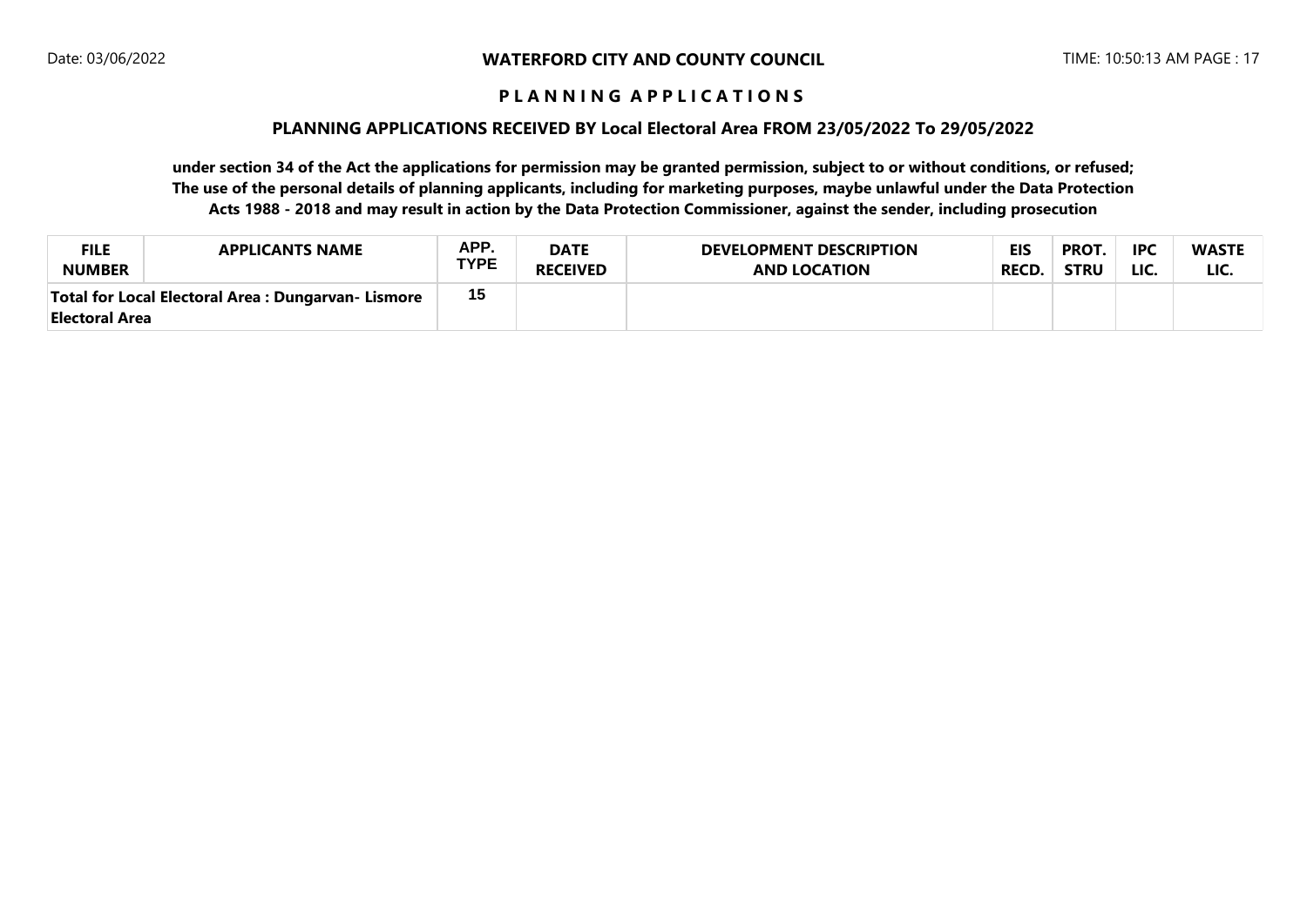#### **PLANNING APPLICATIONS RECEIVED BY Local Electoral Area FROM 23/05/2022 To 29/05/2022**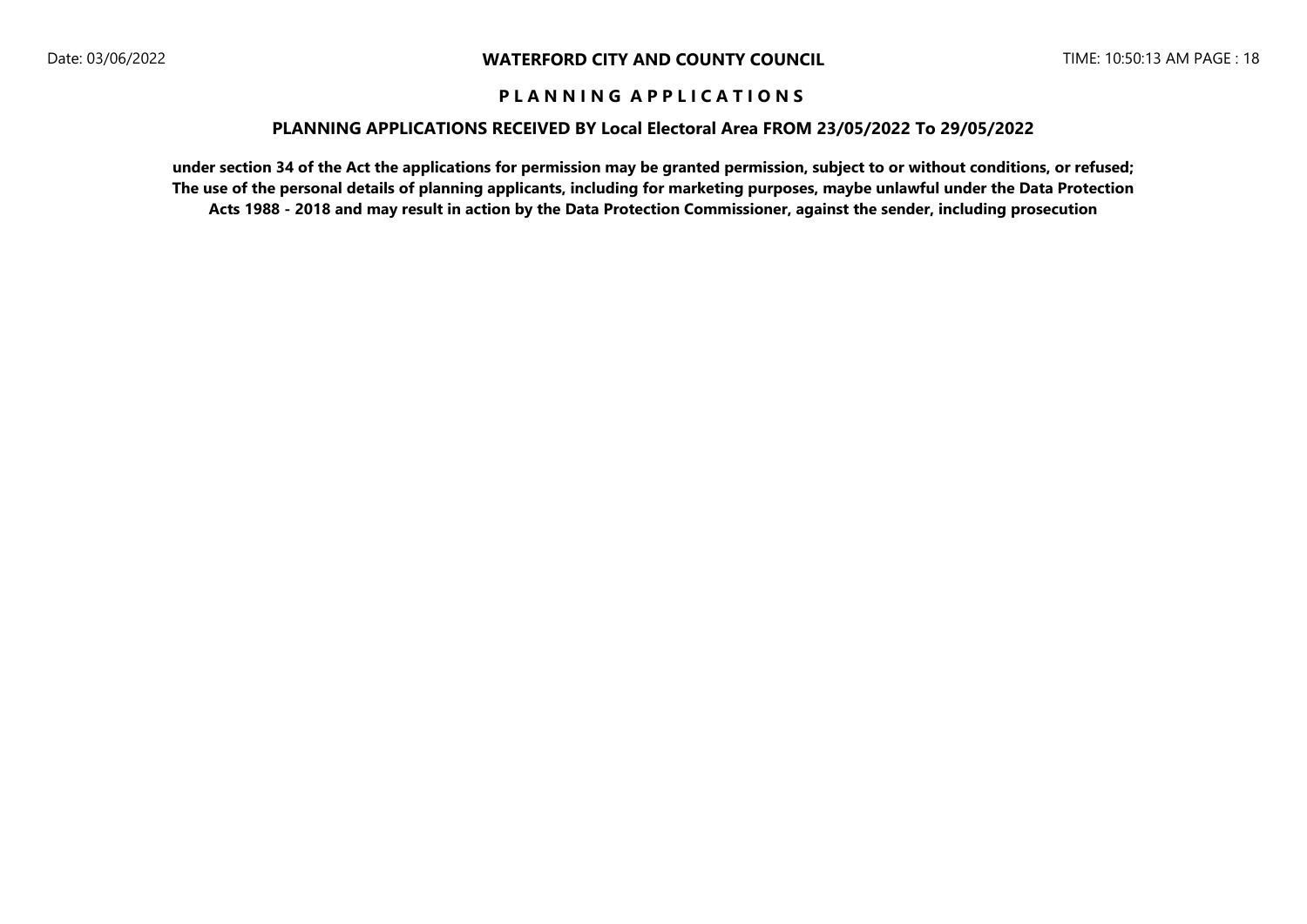## **PLANNING APPLICATIONS RECEIVED BY Local Electoral Area FROM 23/05/2022 To 29/05/2022**

| <b>FILE</b><br><b>NUMBER</b> | <b>APPLICANTS NAME</b>                             | APP.<br><b>TYPE</b> | <b>DATE</b><br><b>RECEIVED</b> | <b>DEVELOPMENT DESCRIPTION</b><br><b>AND LOCATION</b>                                                                                                                                                                                                                                                                                                                                                                                            | <b>EIS</b><br><b>RECD.</b> | PROT.<br><b>STRU</b> | <b>IPC</b><br>LIC. | <b>WASTE</b><br>LIC. |
|------------------------------|----------------------------------------------------|---------------------|--------------------------------|--------------------------------------------------------------------------------------------------------------------------------------------------------------------------------------------------------------------------------------------------------------------------------------------------------------------------------------------------------------------------------------------------------------------------------------------------|----------------------------|----------------------|--------------------|----------------------|
|                              | Local Electoral Area : Metropolitan Electoral Area |                     |                                |                                                                                                                                                                                                                                                                                                                                                                                                                                                  |                            |                      |                    |                      |
| 22/435                       | Sean Connolly                                      | P                   | 23/05/2022                     | a change of use from agricultural related storage to<br>sail boat storage in his existing building (planning<br>ref 12/225), together with entrance from adjoining<br>public road (R684), storm water/wash down water<br>disposal, bore well and associated site works, all as<br>permissioned by the subject of planning permission<br>under Ref no. 12/225 and Ref no. 16/201 all on his<br>site<br>Kilmacomb<br>Dunmore East<br>Co. Waterford |                            | N                    | N                  | $\overline{N}$       |
| 22/437                       | John & Anne Murray                                 | $\circ$             | 24/05/2022                     | sub-division of existing site into 2 plots, together<br>with the construction of 2 dormer bungalows with<br>combined entrance and associated site works<br>Rivertown Road<br>Crobally Lower<br>Tramore<br>Co. Waterford                                                                                                                                                                                                                          |                            | N                    | N                  | N                    |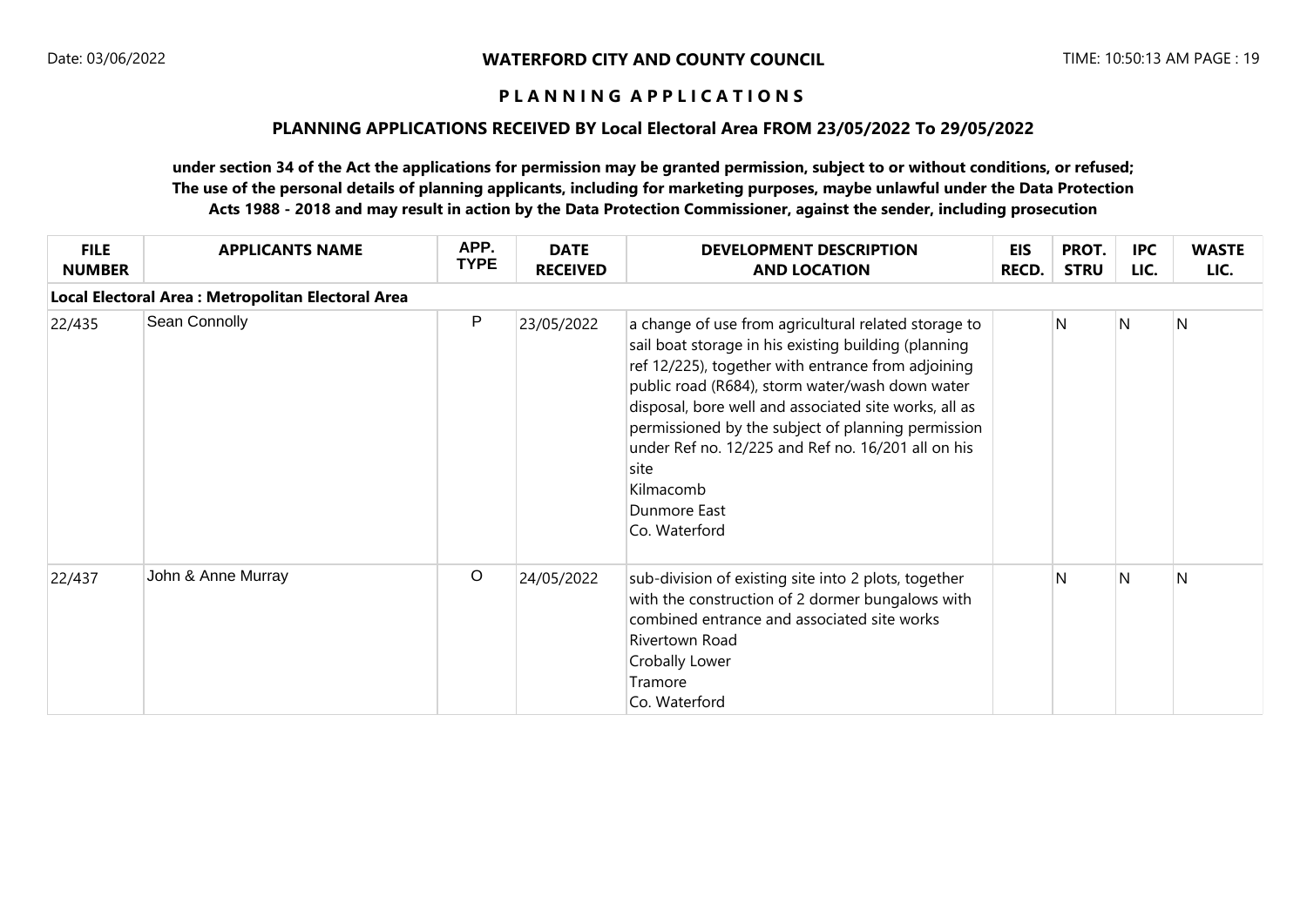#### **PLANNING APPLICATIONS RECEIVED BY Local Electoral Area FROM 23/05/2022 To 29/05/2022**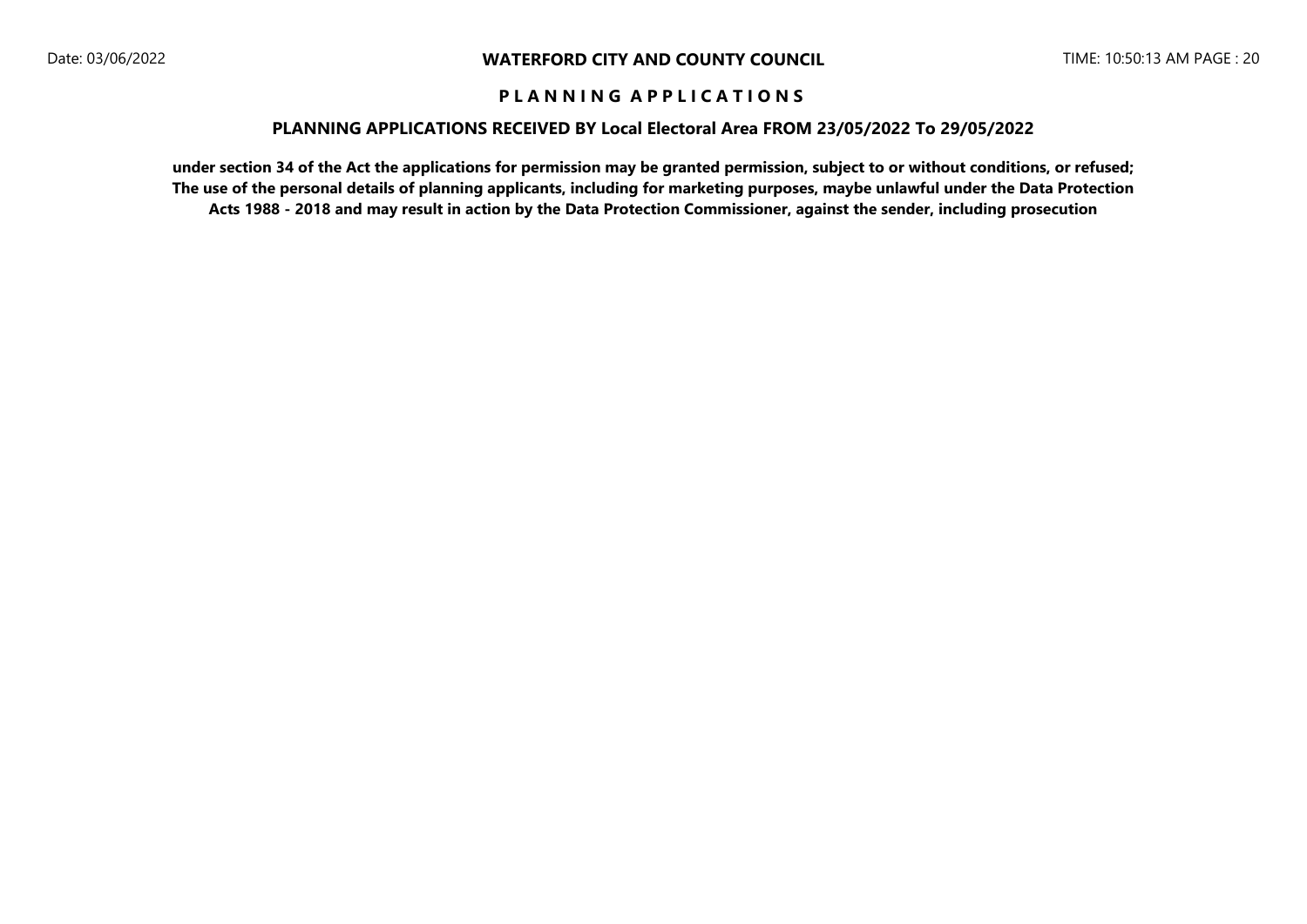#### **PLANNING APPLICATIONS RECEIVED BY Local Electoral Area FROM 23/05/2022 To 29/05/2022**

| <b>FILE</b><br><b>NUMBER</b> | <b>APPLICANTS NAME</b> | APP.<br><b>TYPE</b> | <b>DATE</b><br><b>RECEIVED</b> | <b>DEVELOPMENT DESCRIPTION</b><br><b>AND LOCATION</b>                                                                                                                                                                                                                                                                                                                                                                                                                                                                                                                                                                                                                   | <b>EIS</b><br><b>RECD.</b> | PROT.<br><b>STRU</b> | <b>IPC</b><br>LIC. | <b>WASTE</b><br>LIC. |
|------------------------------|------------------------|---------------------|--------------------------------|-------------------------------------------------------------------------------------------------------------------------------------------------------------------------------------------------------------------------------------------------------------------------------------------------------------------------------------------------------------------------------------------------------------------------------------------------------------------------------------------------------------------------------------------------------------------------------------------------------------------------------------------------------------------------|----------------------------|----------------------|--------------------|----------------------|
| 22/439                       | Belindere Homes Ltd.   | $\mathsf{P}$        | 24/05/2022                     | EXTENSION OF DURATION of planning ref. no.<br>18/804 for construction of 44 dwellinghouses,<br>together with all public works of roads, paths, public<br>lighting, foul drainage, stormwater drainage and<br>watermain elements in accordance with the detail<br>and terms of the previous planning permission<br>granted under planning 12/500066 (extended under<br>Ref 17/722)<br>"Ard Rua"<br>Quarry Road/Bilberry Road<br>Gracedieu<br>Waterford                                                                                                                                                                                                                   |                            | N                    | N                  | N                    |
| 22/441                       | S&K Carey Ltd          | $\mathsf{P}$        | 24/05/2022                     | development at this site which will consist of the<br>construction of 51 no. dwellings of various sizes and<br>configurations. The proposed development will<br>include pedestrian access, vehicular entrance and<br>alterations to public footpath from Public Road;<br>carparking spaces; bicycle parking area; public open<br>space; foul and surface drainage; street lighting;<br>landscaping; boundary treatments; alterations of site<br>levels and all ancillary site development works<br>necessary to facilitate the development. A Natura<br>Impact Statement will be submitted to the Planning<br>Authority with the application<br>Cheekpoint<br>Waterford |                            | N                    | N                  | N                    |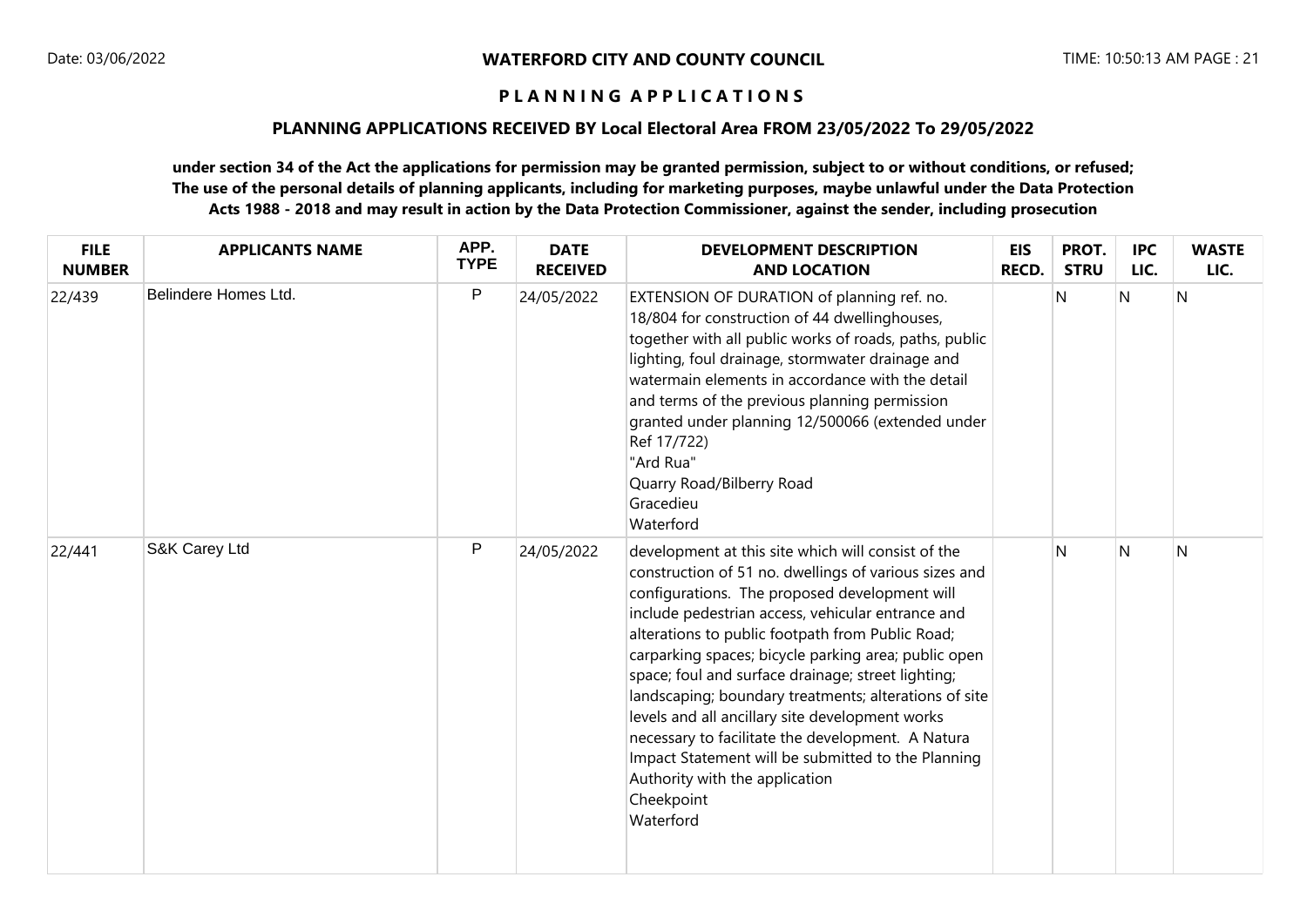#### **PLANNING APPLICATIONS RECEIVED BY Local Electoral Area FROM 23/05/2022 To 29/05/2022**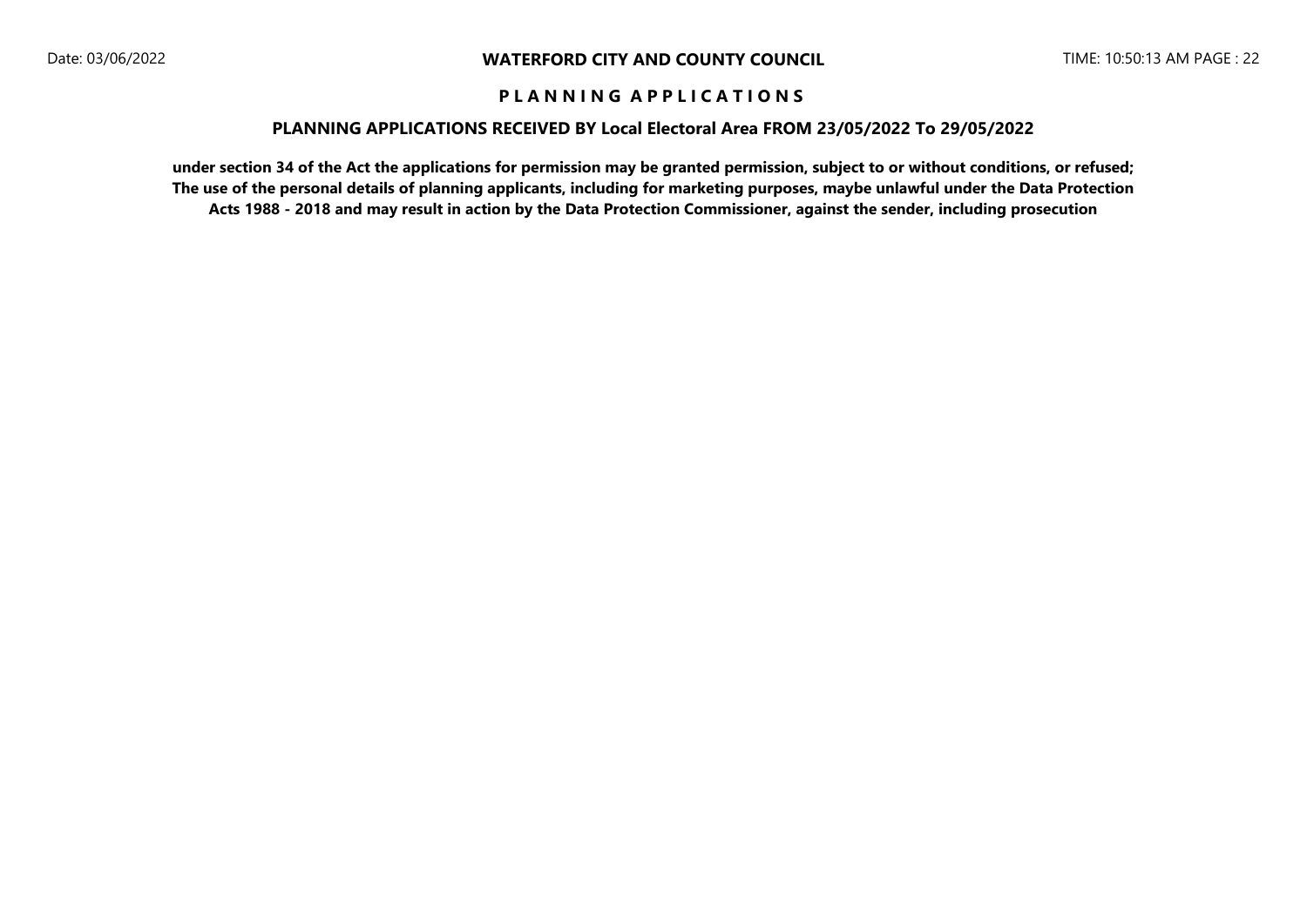### **PLANNING APPLICATIONS RECEIVED BY Local Electoral Area FROM 23/05/2022 To 29/05/2022**

| <b>FILE</b><br><b>NUMBER</b> | <b>APPLICANTS NAME</b> | APP.<br><b>TYPE</b> | <b>DATE</b><br><b>RECEIVED</b> | <b>DEVELOPMENT DESCRIPTION</b><br><b>AND LOCATION</b>                                                                                                                                                                                                                                                                                                                                                    | EIS<br><b>RECD.</b> | PROT.<br><b>STRU</b> | <b>IPC</b><br>LIC. | <b>WASTE</b><br>LIC. |
|------------------------------|------------------------|---------------------|--------------------------------|----------------------------------------------------------------------------------------------------------------------------------------------------------------------------------------------------------------------------------------------------------------------------------------------------------------------------------------------------------------------------------------------------------|---------------------|----------------------|--------------------|----------------------|
| 22/446                       | <b>Susan Molloy</b>    | $\mathsf{R}$        | 25/05/2022                     | for the increase in numbers from 17 to 33 at Little<br>Einsteins Preschool<br>Little Einsteins Preschool<br>Butlerstown<br>Co. Waterford                                                                                                                                                                                                                                                                 |                     | N                    | N                  | N                    |
| 22/449                       | John and Amy Cullinane | P                   | 25/05/2022                     | to build a detached two storey house_with roof<br>dormers to attic storage accommodation, together<br>with associated site development works, including<br>entrance from the adjoining public road and also<br>the installation of the necessary services, including<br>on-site foul drainage disposal and connection from<br>existing on-site water supply<br>Gaulstown<br>Butlerstown<br>Co. Waterford |                     | N                    | N                  | N                    |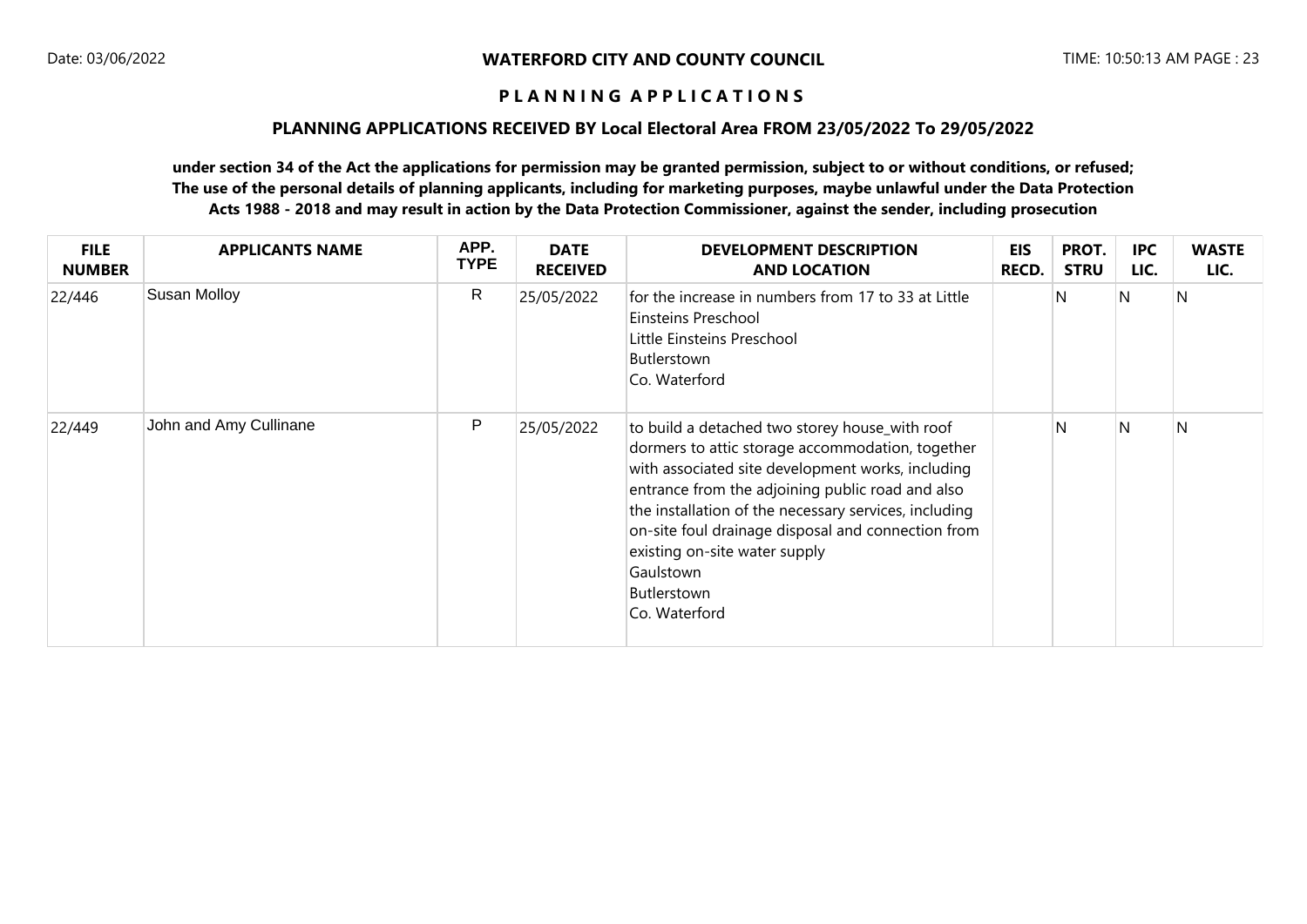#### **PLANNING APPLICATIONS RECEIVED BY Local Electoral Area FROM 23/05/2022 To 29/05/2022**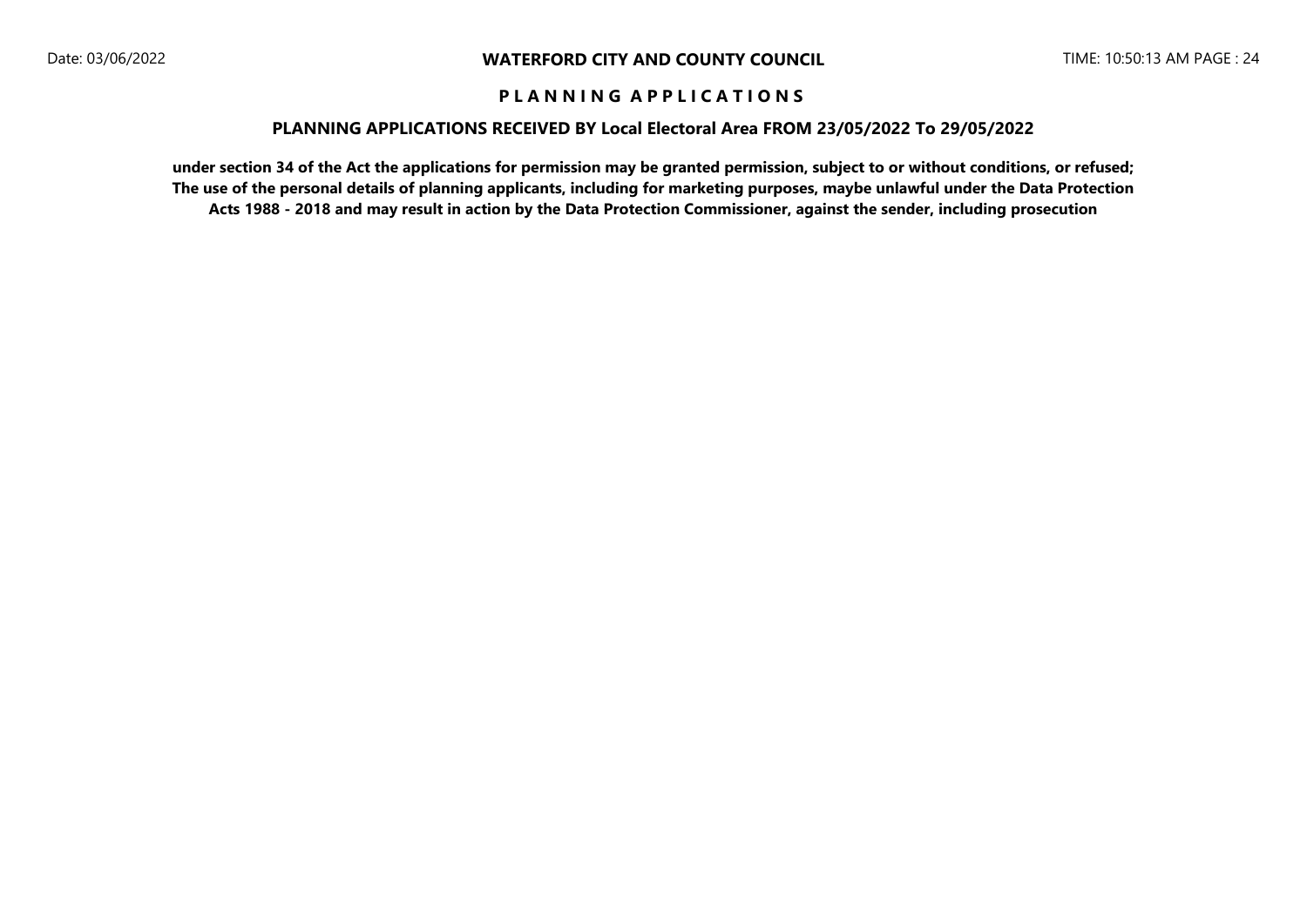#### **PLANNING APPLICATIONS RECEIVED BY Local Electoral Area FROM 23/05/2022 To 29/05/2022**

| <b>FILE</b>   | <b>APPLICANTS NAME</b> | APP.        | <b>DATE</b>     | <b>DEVELOPMENT DESCRIPTION</b>                                                                                                                                                                                                                                                                                                                                                                                                                                                                                                                                                                                                                   | EIS   | PROT.       | <b>IPC</b> | <b>WASTE</b> |
|---------------|------------------------|-------------|-----------------|--------------------------------------------------------------------------------------------------------------------------------------------------------------------------------------------------------------------------------------------------------------------------------------------------------------------------------------------------------------------------------------------------------------------------------------------------------------------------------------------------------------------------------------------------------------------------------------------------------------------------------------------------|-------|-------------|------------|--------------|
| <b>NUMBER</b> |                        | <b>TYPE</b> | <b>RECEIVED</b> | <b>AND LOCATION</b>                                                                                                                                                                                                                                                                                                                                                                                                                                                                                                                                                                                                                              | RECD. | <b>STRU</b> | LIC.       | LIC.         |
| 22/450        | Catherine Coad         | R           | 26/05/2022      | RETENTION PERMISSION for an extension to the<br>permitted first floor area of Units 2 & 3, the<br>amalgamation of Unit 2 into Unit 3 at first floor level<br>and the provision of a connecting doorway to same.<br>PLANNING PERMISSION for changes to the<br>elevations of Unit 3 consisting of the removal of<br>existing double doors on front elevation, alterations<br>to the ope size and the fitting of a new window.<br>PERMISSION also for the installation of 3 no. new<br>windows on the side elevation along with 1 no. new<br>single door on the rear elevation<br>Units 2 & 3<br>Seapoint Business Park<br>Tramore<br>Co. Waterford |       | N           | N          | N            |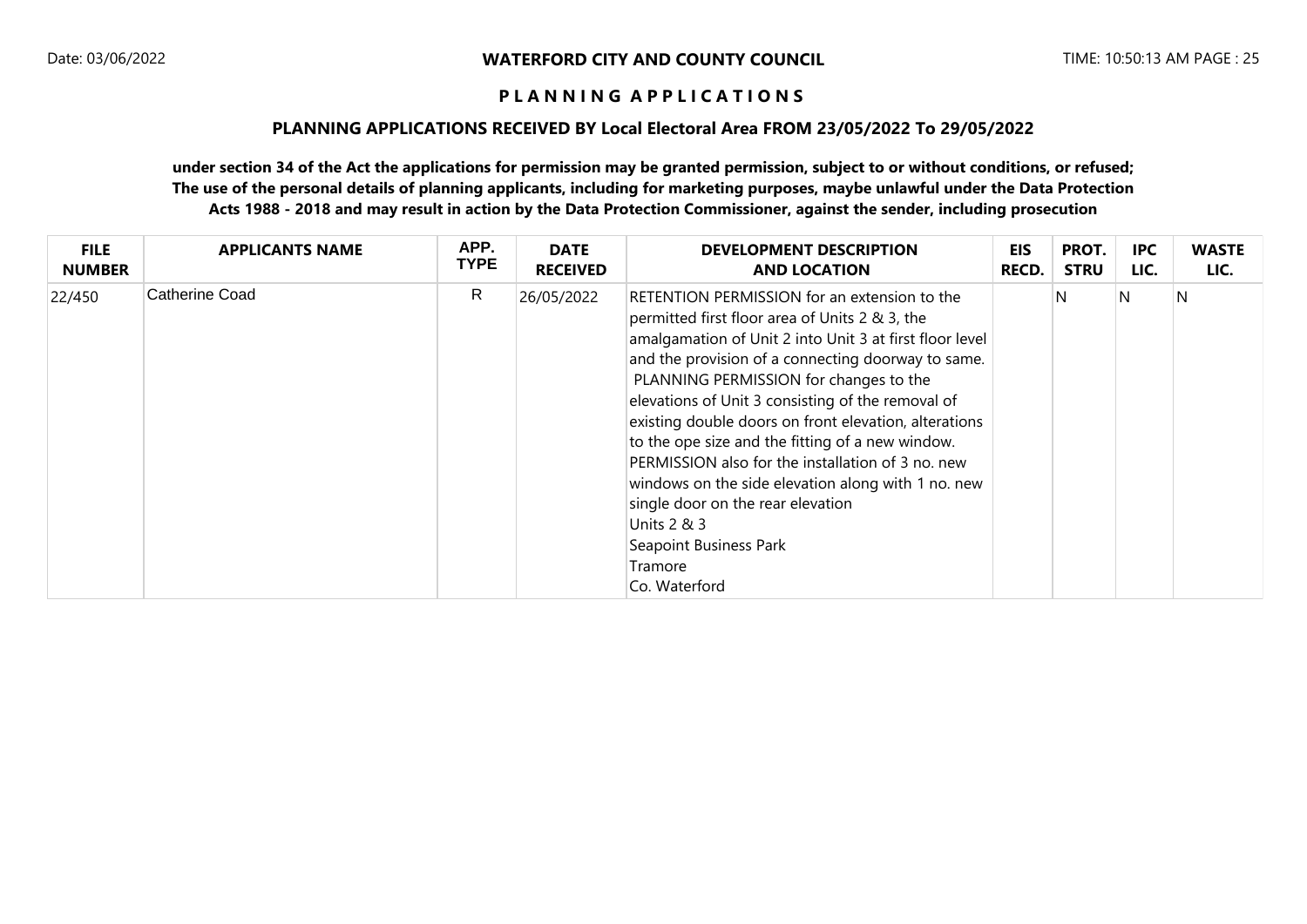#### **PLANNING APPLICATIONS RECEIVED BY Local Electoral Area FROM 23/05/2022 To 29/05/2022**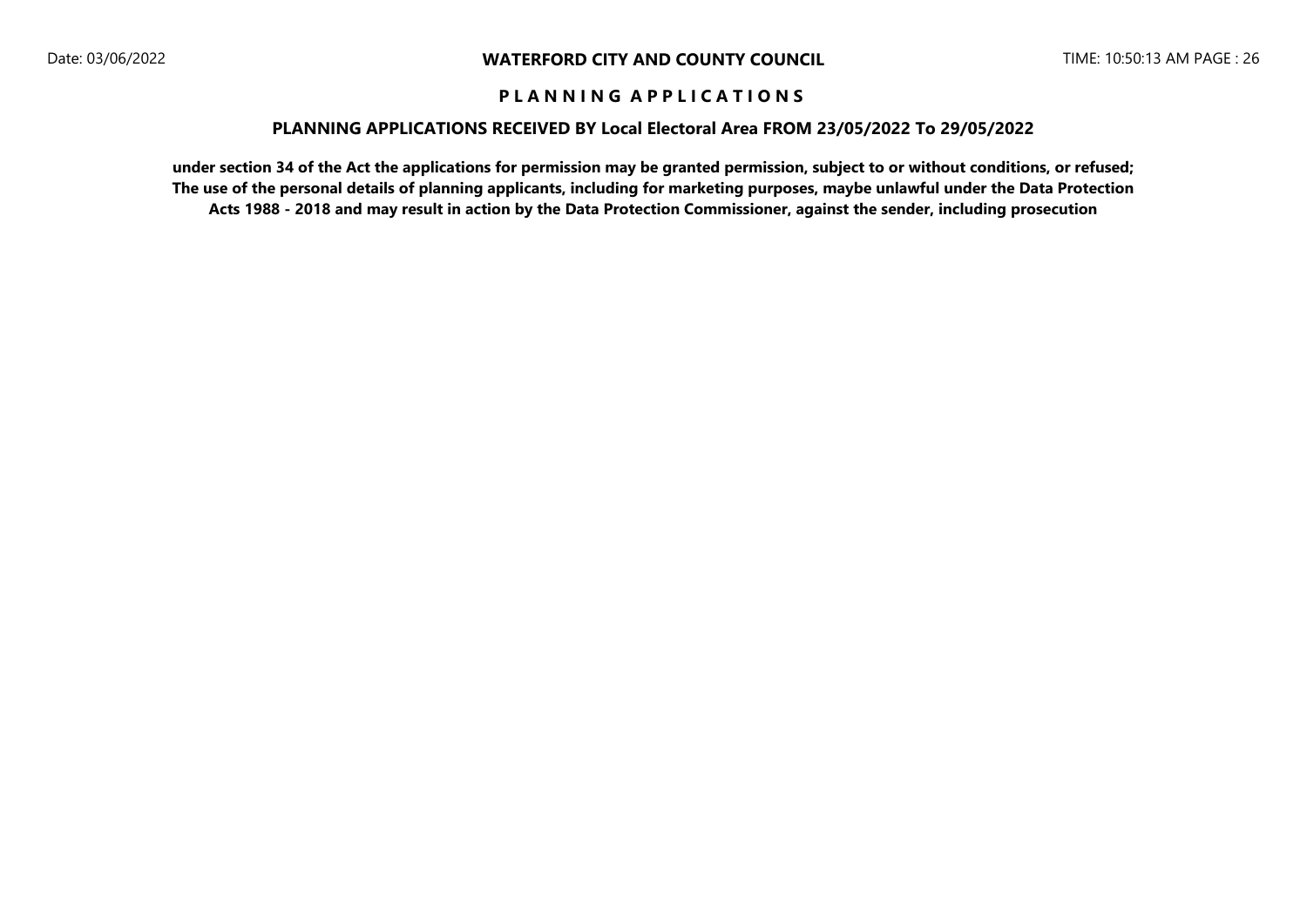#### **PLANNING APPLICATIONS RECEIVED BY Local Electoral Area FROM 23/05/2022 To 29/05/2022**

| <b>FILE</b><br><b>NUMBER</b> | <b>APPLICANTS NAME</b>     | APP.<br><b>TYPE</b> | <b>DATE</b><br><b>RECEIVED</b> | <b>DEVELOPMENT DESCRIPTION</b><br><b>AND LOCATION</b>                                                                                                                                                                                                                                                                                                                                                                                                                                                                                                                                                                         | EIS<br>RECD. | PROT.<br><b>STRU</b> | <b>IPC</b><br>LIC. | <b>WASTE</b><br>LIC. |
|------------------------------|----------------------------|---------------------|--------------------------------|-------------------------------------------------------------------------------------------------------------------------------------------------------------------------------------------------------------------------------------------------------------------------------------------------------------------------------------------------------------------------------------------------------------------------------------------------------------------------------------------------------------------------------------------------------------------------------------------------------------------------------|--------------|----------------------|--------------------|----------------------|
| 22/451                       | Alan Quinlan               | $\mathsf{R}$        | 25/05/2022                     | is sought for an existing concrete post and timber<br>panel fence to the north and north east of the<br>existing dwelling. PERMISSION for change of house<br>type from granted single storey, split level dwelling<br>house (Planning reference no.161 and 19149) to a<br>single storey, 3 bedroom, detached dwelling house<br>to include new driveway, entrance walls and piers,<br>footpaths, terrace area, landscaping, boundary<br>treatments, new waste water treatment system and<br>percolation area, proposed bore well and all<br>associated site works<br>Rocksprings<br>Knockhouse Upper<br>Gracedieu<br>Waterford |              | N                    | N                  | N                    |
| 22/455                       | Laura and David Hutchinson | $\circ$             | 27/05/2022                     | a dwelling with wastewater treatment system and all<br>associated site works<br>Auskurra Big<br>Dunmore East<br>Co. Waterford                                                                                                                                                                                                                                                                                                                                                                                                                                                                                                 |              | N                    | N                  | N                    |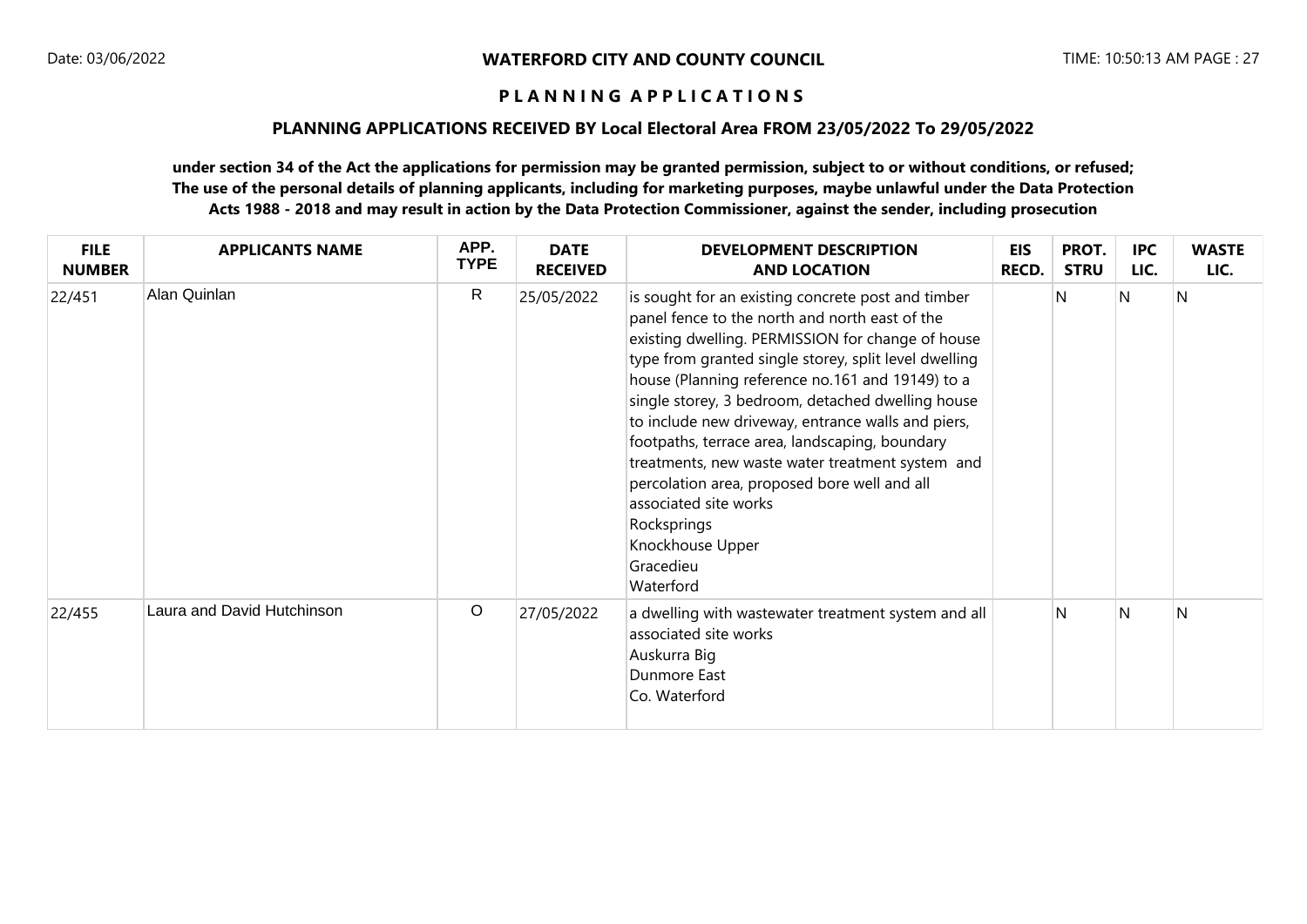#### **PLANNING APPLICATIONS RECEIVED BY Local Electoral Area FROM 23/05/2022 To 29/05/2022**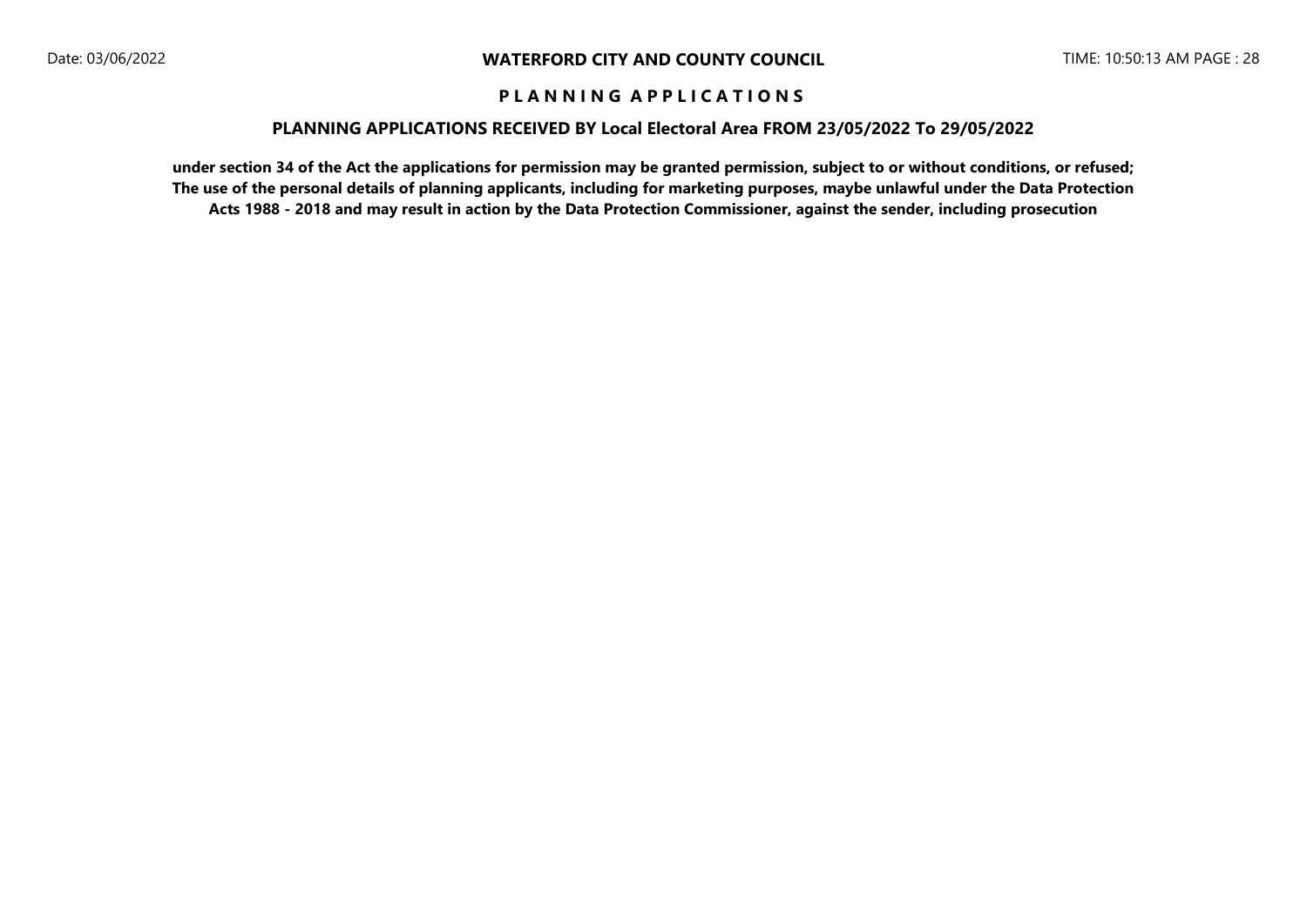### **PLANNING APPLICATIONS RECEIVED BY Local Electoral Area FROM 23/05/2022 To 29/05/2022**

## **under section 34 of the Act the applications for permission may be granted permission, subject to or without conditions, or refused; The use of the personal details of planning applicants, including for marketing purposes, maybe unlawful under the Data Protection Acts 1988 - 2018 and may result in action by the Data Protection Commissioner, against the sender, including prosecution**

| <b>FILE</b><br><b>NUMBER</b>                                                 | <b>APPLICANTS NAME</b> | APP.<br><b>TYPE</b> | <b>DATE</b><br><b>RECEIVED</b> | <b>DEVELOPMENT DESCRIPTION</b><br><b>AND LOCATION</b>                                                                                                                                                                                                                                                                                                                                                                                                                                                                                                                                                                                     | <b>EIS</b><br><b>RECD.</b> | PROT.<br><b>STRU</b> | <b>IPC</b><br>LIC. | <b>WASTE</b><br>LIC. |
|------------------------------------------------------------------------------|------------------------|---------------------|--------------------------------|-------------------------------------------------------------------------------------------------------------------------------------------------------------------------------------------------------------------------------------------------------------------------------------------------------------------------------------------------------------------------------------------------------------------------------------------------------------------------------------------------------------------------------------------------------------------------------------------------------------------------------------------|----------------------------|----------------------|--------------------|----------------------|
| 22/461                                                                       | Paddy Winters          | P                   | 27/05/2022                     | the demolition of existing single storey dwelling and<br>the construction of 8 No. independent-living<br>residential units in 2 blocks consisting of: 1. Block<br>A-4 no. 1 bed bungalows (2 number mid terrace & 2<br>number end terrace), 2. Block B-4 no. 2 bed<br>bungalows (2 number mid terrace & 2 number end<br>terrace). PERMISSION is also sought for the<br>construction of new internal roadways and<br>footpaths, new vehicular and pedestrian access from<br>the existing Cleaboy road, proposed new boundary<br>treatments, landscaping, drainage and all ancillary<br>site works<br>Cleaboy Road<br>Waterford<br>X91 VH9T |                            | N                    | N                  | N                    |
| <b>Total for Local Electoral Area: Metropolitan</b><br><b>Electoral Area</b> |                        | 10                  |                                |                                                                                                                                                                                                                                                                                                                                                                                                                                                                                                                                                                                                                                           |                            |                      |                    |                      |
|                                                                              |                        |                     |                                |                                                                                                                                                                                                                                                                                                                                                                                                                                                                                                                                                                                                                                           |                            |                      |                    |                      |

**28 Total:** 

**\*\*\* END OF REPORT \*\*\***